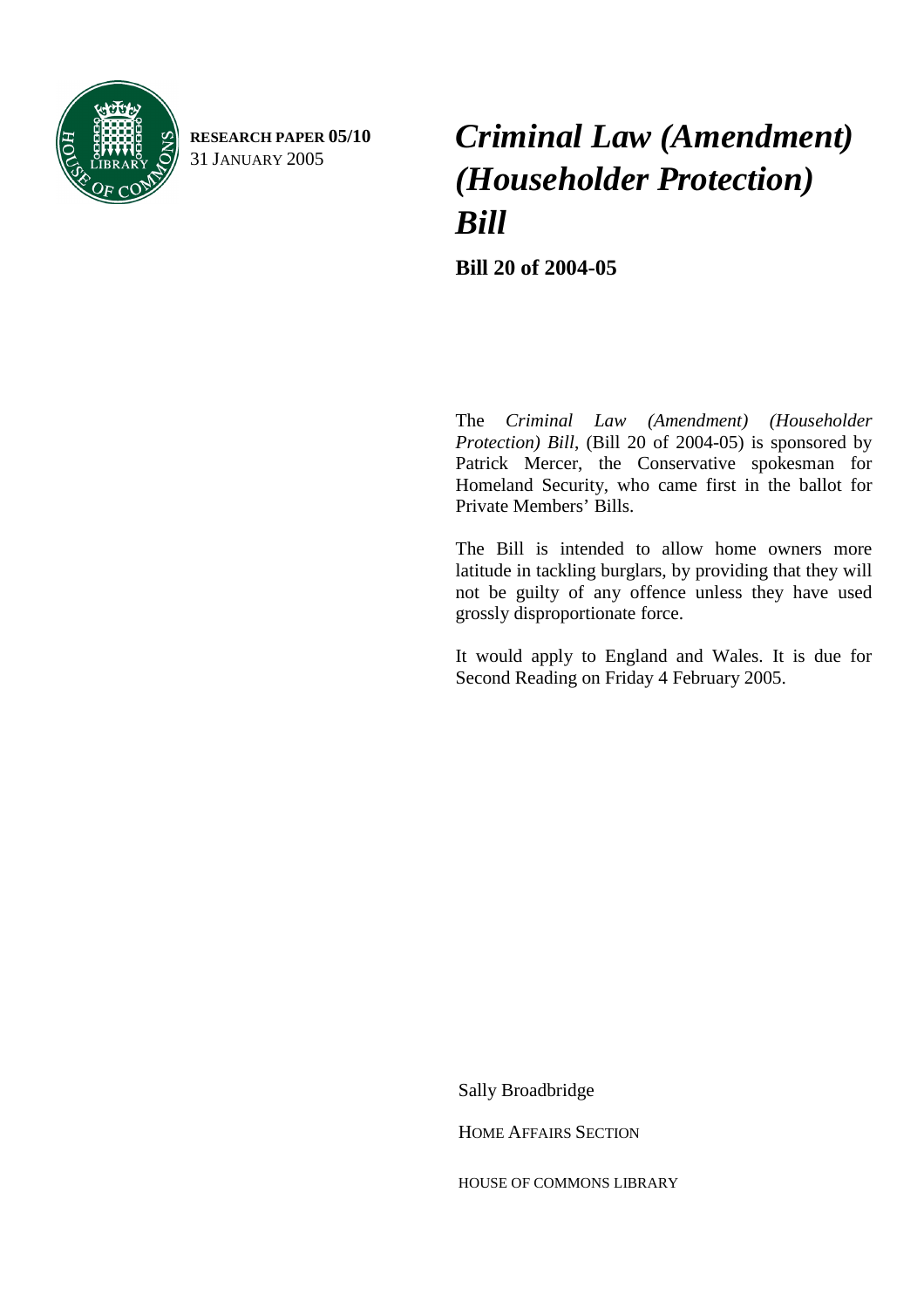#### **Recent Library Research Papers include:**

| 04/89 | The Serious Organised Crime and Police Bill - Police Powers,               | 02.12.04 |
|-------|----------------------------------------------------------------------------|----------|
|       | Public Order and Miscellaneous Provisions [Bill 5 of 2004-05]              |          |
| 04/90 | Commissioners for Revenue and Customs Bill [Bill 3 of 2004-05]             | 06.12.04 |
| 04/91 | Road Safety Bill [Bill 10 of 2004-05]                                      | 14.12.04 |
| 04/92 | Unemployment by Constituency, November 2004                                | 15.12.04 |
| 04/93 | The <i>Identity Cards Bill</i> [Bill 8 of 2004-05]                         | 16.12.04 |
| 04/94 | Social Indicators [includes articles: Sub-national Population Projections: | 17.12.04 |
|       | England; Christmas – Festive Facts                                         |          |
| 05/01 | The Clean Neighbourhood sand Environment Bill [Bill 11 of 2004-05]         | 04.01.05 |
| 05/02 | The Child Benefit Bill [Bill 13 of 2004-05]                                | 05.01.05 |
| 05/03 | The Consumer Credit Bill [Bill 16 of 2004-05]                              | 11.01.05 |
| 05/04 | The <i>Transport</i> (Wales) Bill [Bill 15 of 2004-05]                     | 11.01.05 |
| 05/05 | The Constitutional Reform Bill [HL] – the office of the Lord               | 12.01.05 |
|       | Chancellor [Bill 18 of 2004-05]                                            |          |
| 05/06 | The <i>Constitutional Reform Bill</i> $[HL]$ – a Supreme Court for the     | 13.01.05 |
|       | United Kingdom and judicial appointments [Bill 18 of 2004-05]              |          |
| 05/07 | The <i>Drugs Bill</i> [Bill 17 of 2004-05]                                 | 13.01.05 |
| 05/08 | <b>Unemployment by Constituency: Revised Rates</b>                         | 19.01.05 |
| 05/09 | Unemployment by Constituency, December 2004                                | 19.01.05 |

*Research Papers are available as PDF files:* 

- *to members of the general public on the Parliamentary web site, URL: http://www.parliament.uk*
- *within Parliament to users of the Parliamentary Intranet, URL: http://hcl1.hclibrary.parliament.uk*

Library Research Papers are compiled for the benefit of Members of Parliament and their personal staff. Authors are available to discuss the contents of these papers with Members and their staff but cannot advise members of the general public. Any comments on Research Papers should be sent to the Research Publications Officer, Room 407, 1 Derby Gate, London, SW1A 2DG or e-mailed to PAPERS@parliament.uk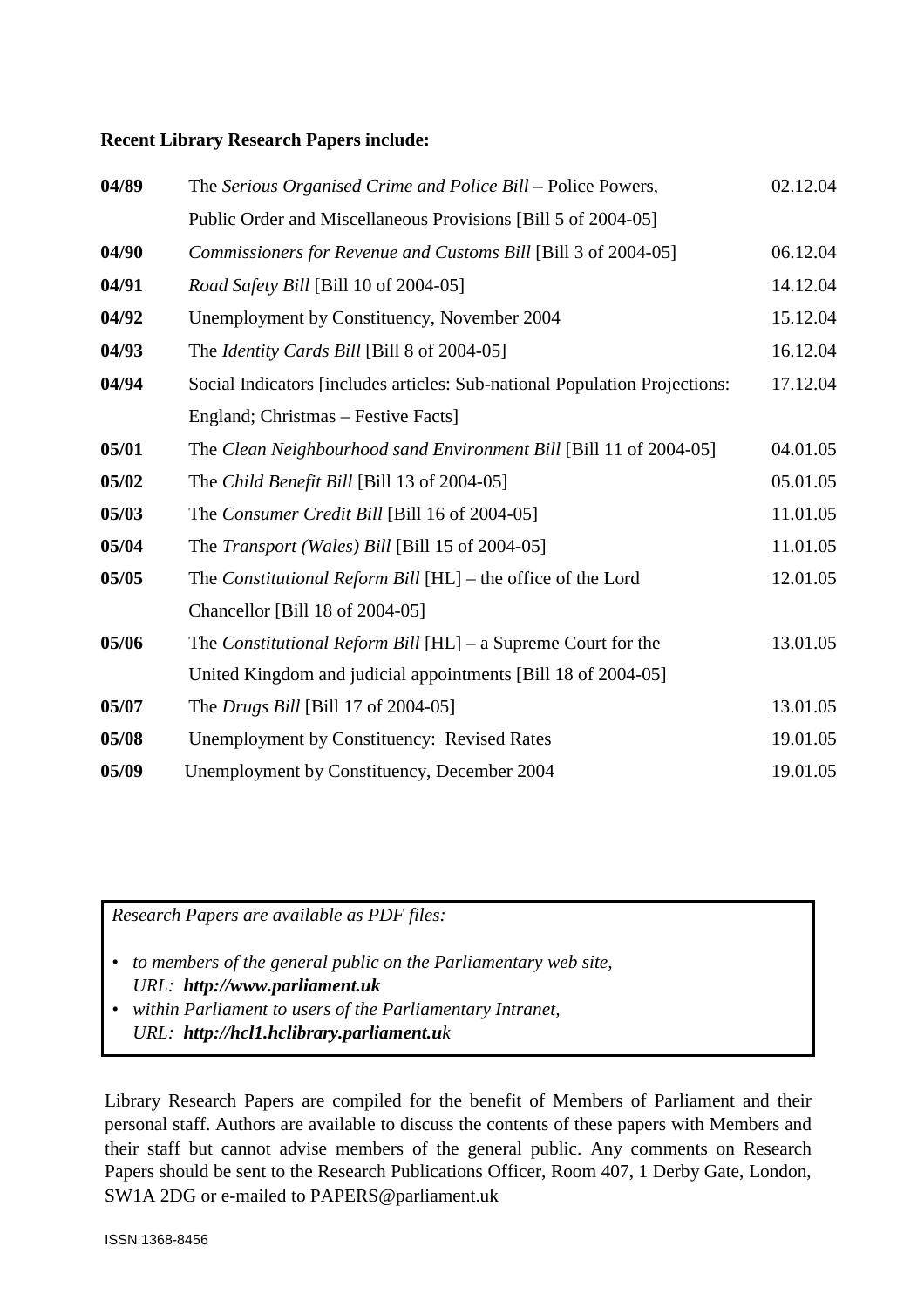# **Summary of main points**

The *Criminal Law (Amendment) (Householder Protection) Bill* would make a new defence available to a person who had used force in the prevention of crime, or in self-defence, or defence of another or of property, against an intruder in a building. It would provide an absolute defence unless the force used was grossly disproportionate, and that had been apparent.

The Bill was introduced in the House of Commons on 12 January 2005 by Patrick Mercer, Shadow Minister for Homeland Security, who came first in the ballot for Private Members' Bills.

During the last 20 years, cases in which intruders have been injured or killed have fuelled debate about whether the existing law strikes the right balance between the intruder and the householder. The law allows a person to use reasonable force in self-defence, or the prevention of crime, but it has been suggested that it is not clear to people what this means. There have also been suggestions that the law does not give enough protection to a person who finds intruders in his home.

The case of Tony Martin, who shot an escaping burglar in the back and was convicted of manslaughter, was an extreme case which has attracted a great deal of publicity, but there have been other cases in which decisions to charge or prosecute householders have been criticised. A press campaign to change the law was launched last year after a man was killed at his home by a burglar he had disturbed.

Mr Mercer has said that the intention of his Bill is to shift the balance so that the fear of imprisonment or physical harm should lie with the intruder, not the householder. The Bill would not affect cases like Tony Martin's, where the degree of force used had been grossly disproportionate. The Government has recognised public concern over these issues. Its view is that the existing law is sound, and that the key issue is to ensure that householders understand it.

Private Members' Bills are not subject to the requirement of section 19 of the *Human Rights Act 1998* that the Minister in charge of a Bill should make a statement on its compatibility with the European Convention on Human Rights before second reading.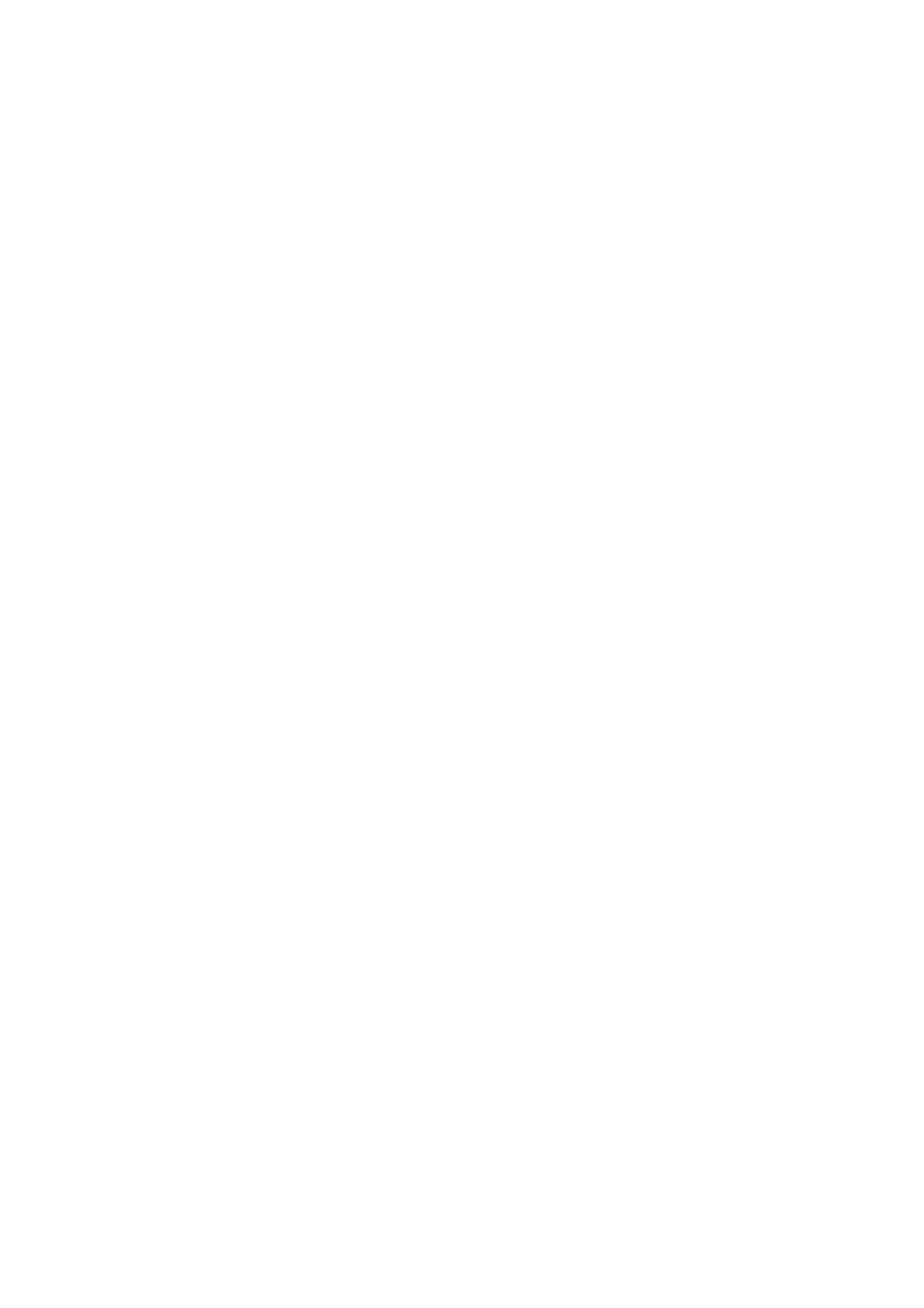# **CONTENTS**

| I            | <b>The Bill</b>            |                                                                      | 7  |
|--------------|----------------------------|----------------------------------------------------------------------|----|
|              | $\mathbf{A}$ .             | What the Bill would do                                               | 7  |
|              | <b>B.</b>                  | Meaning of "grossly disproportionate"                                | 9  |
|              | $\mathbf{C}$ .             | <b>Human rights issues</b>                                           | 9  |
| $\mathbf{I}$ | <b>Background</b>          |                                                                      | 10 |
|              | $\mathbf{A}$ .             | <b>Criminal offences and defences</b>                                | 10 |
|              | <b>B.</b>                  | <b>Illustrations</b>                                                 | 12 |
|              | $C_{\bullet}$              | <b>Recent developments</b>                                           | 18 |
|              |                            | 1. Westminster Hall debate: March 2003                               | 19 |
|              |                            | The Criminal Justice Act 2003: restriction on civil claims<br>2.     | 20 |
|              |                            | The Criminal Justice (Justifiable Conduct) Bill 2003-04<br><b>3.</b> | 21 |
|              |                            | 4. The Law Commission: partial defences to murder                    | 23 |
|              |                            | 5. Review of the law of murder                                       | 25 |
|              |                            | 6. Press campaign                                                    | 25 |
| III          |                            | <b>Reactions to the Bill</b>                                         | 27 |
| IV           | <b>Other jurisdictions</b> |                                                                      | 33 |
|              |                            | 1. France                                                            | 33 |
|              |                            | 2. New Zealand                                                       | 34 |
|              |                            | 3. Canada                                                            | 35 |
|              |                            | 4. Australia                                                         | 36 |
|              |                            | 5. United States                                                     | 37 |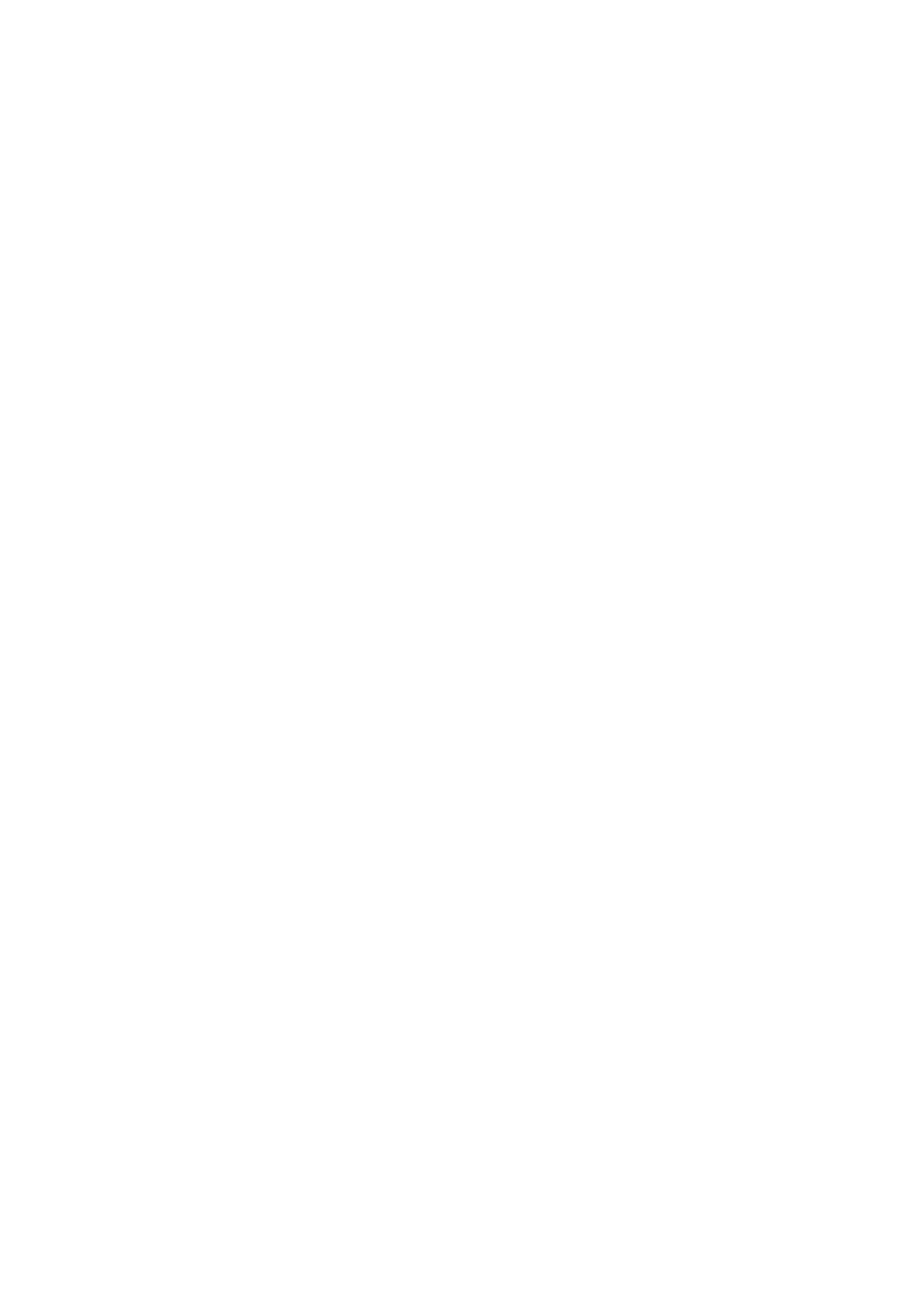# **I The Bill**

Shortly after drawing first place in the ballot for Private Members' Bills, Patrick Mercer announced that he would introduce a Bill which would offer complete freedom from prosecution to homeowners who take any action against an intruder so long as it is not "grossly disproportionate".<sup>1</sup> His two clause *Criminal Law (Amendment)* (*Householder Protection) Bill* had its first reading on 12 January 2005 and was published on 25 January. Clause 1 amends s3 of the *Criminal Law Act 1967* by inserting the following provisions:

 "(1A) Where a person uses force in the prevention of crime or in the defence of persons or property on another who is in any building or part of a building having entered as a trespasser or is attempting so to enter, that person shall not be guilty of any offence in respect of the use of that force unless—

(a) the degree of force used was grossly disproportionate, and

(b) this was or ought to have been apparent to the person using such force.

 (1B) No prosecution shall be brought against a person subject to subsection (1A) without the leave of the Attorney General."

This subsection would be an addition to section 3 of the 1967 Act, which already provides that a person "may use such force as is reasonable in the circumstances" in particular situations including the prevention of crime.

The Bill is a result of long-standing concern about the potential criminal liability of householders who have killed or injured intruders. It has the support of Conservatives. The Government gave an early indication that it might support the Bill, but has since said that the law does not need to be changed. The Liberal Democrat view is that the law needs to be clearer, but any changes to it must not create a climate where anything goes.

## **A. What the Bill would do**

The Bill would make a new defence available to a person who had used force in the prevention of crime, or in self-defence, or defence of another or of property, against an intruder in a building. It would provide an absolute defence unless the force used was grossly disproportionate, and that was apparent.

It would be a general defence, not specific to any particular offences, but could be expected to come into play in cases where burglars are killed or injured in the course of their criminal activities. It would build on the existing legislation which allows reasonable force to be used in the prevention of crime. It would not abolish the common law defence

<sup>1</sup> "Law to be relaxed on householders who kill burglars", 5 December 2004, *Sunday Times*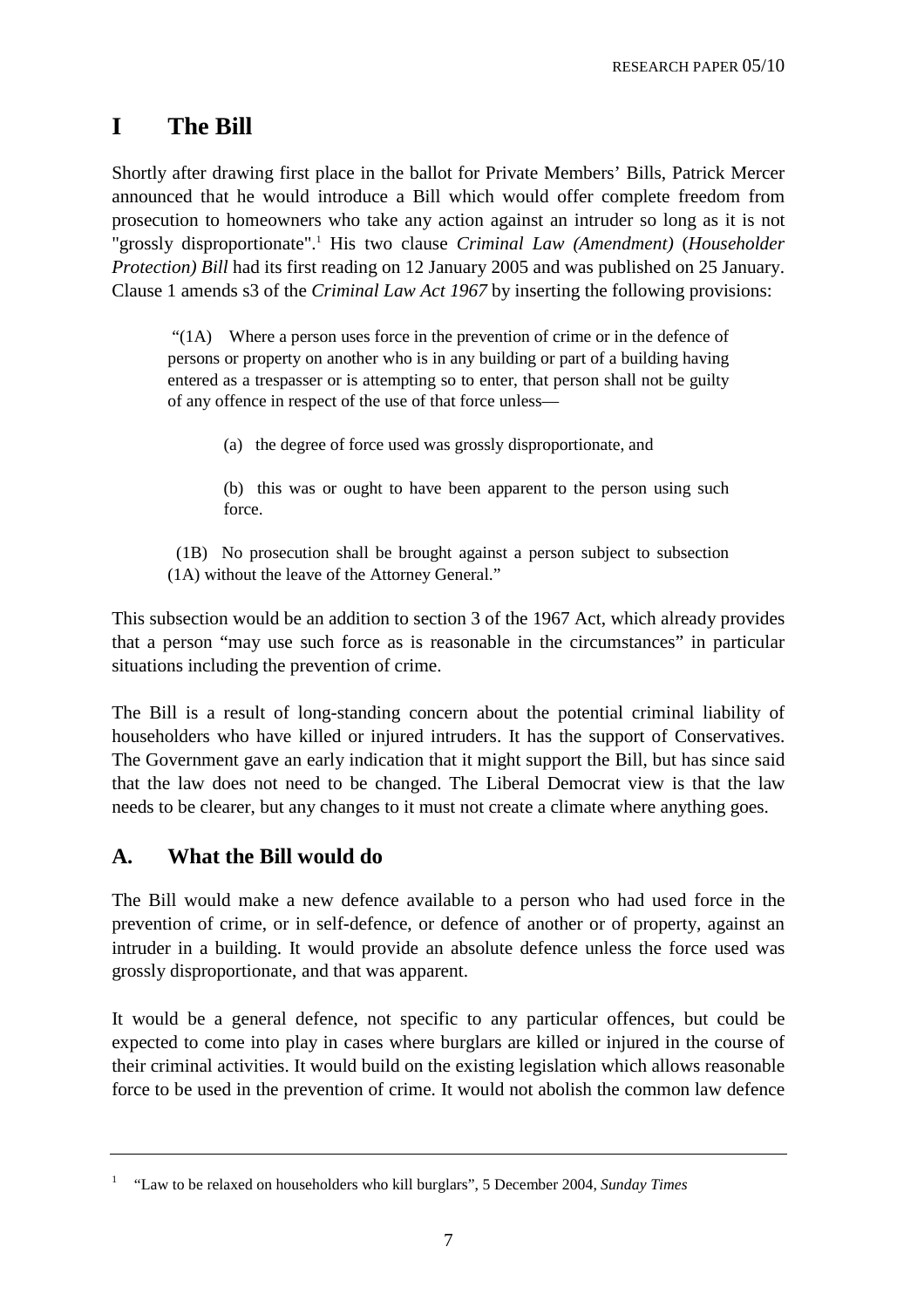of using reasonable force in self-defence. That would continue to apply in cases not covered by the new defence, such as those where force is used against a person trespassing on open land. But already, as Archbold points out, the provisions of s3 of the *Criminal Law Act* -

… will in fact cover the great majority of cases of self-defence and defence of others, and many cases of defence of property for in these cases the person who uses lawful force will be doing so for the purpose of preventing crime (although it is unlikely that the person involved will think of it in those terms). $<sup>2</sup>$ </sup>

Although s3 is expressed to replace common law rules, in practice the courts have continued to talk in terms of the common law rules. Archbold submits that this is of no practical consequence as s3 reflects the common law.

The Bill's new test of force which is not "grossly disproportionate" is likely to be more generous to defendants than the test of reasonable force. The new defence would not apply where the defendant knew that the degree of force used was grossly disproportionate, nor where that "ought to have been apparent" to him. The Bill does not offer guidance on when it *ought* to have been apparent to a defendant that his force was grossly disproportionate although he did not *know* that it was. The reasonable force test is an objective one, applied in the circumstances as the defendant believed them to be. The present law is described in Part II of this Paper, with some illustrations of how it has worked in practice, and criticisms which have been made of it.

Patrick Mercer has said that he wishes to rebalance the law in favour of the victim rather than the aggressor. He told *The Sunday Telegraph*:

My Private Member's Bill will abolish the present statute's requirement that a home owner act with "reasonable force" when tackling an intruder. It will replace it with the requirement that the home owner's use of force be "not grossly disproportionate" to the circumstances in which he finds himself. Although it came top of the ballot for Parliamentary time, my Bill will almost certainly fail unless the Prime Minister explicitly supports it.

There has already been media comment to the effect that my Bill will not provide the clarity in the law that home owners and others so desperately need: that "not grossly disproportionate" is no better than "reasonable force" as a definition of what you are allowed to do.

Let me settle that issue now. The term "not grossly disproportionate" will allow home owners a much greater degree of latitude in tackling burglars. They will be able to do whatever they think is necessary to defend themselves when confronted by an intruder. What they will not be entitled to do is chase a burglar down the street and plunge a knife into his back once he is off their property. My

<sup>&</sup>lt;sup>2</sup> Archbold, Criminal Pleading Evidence & Practice, 2004, 19-39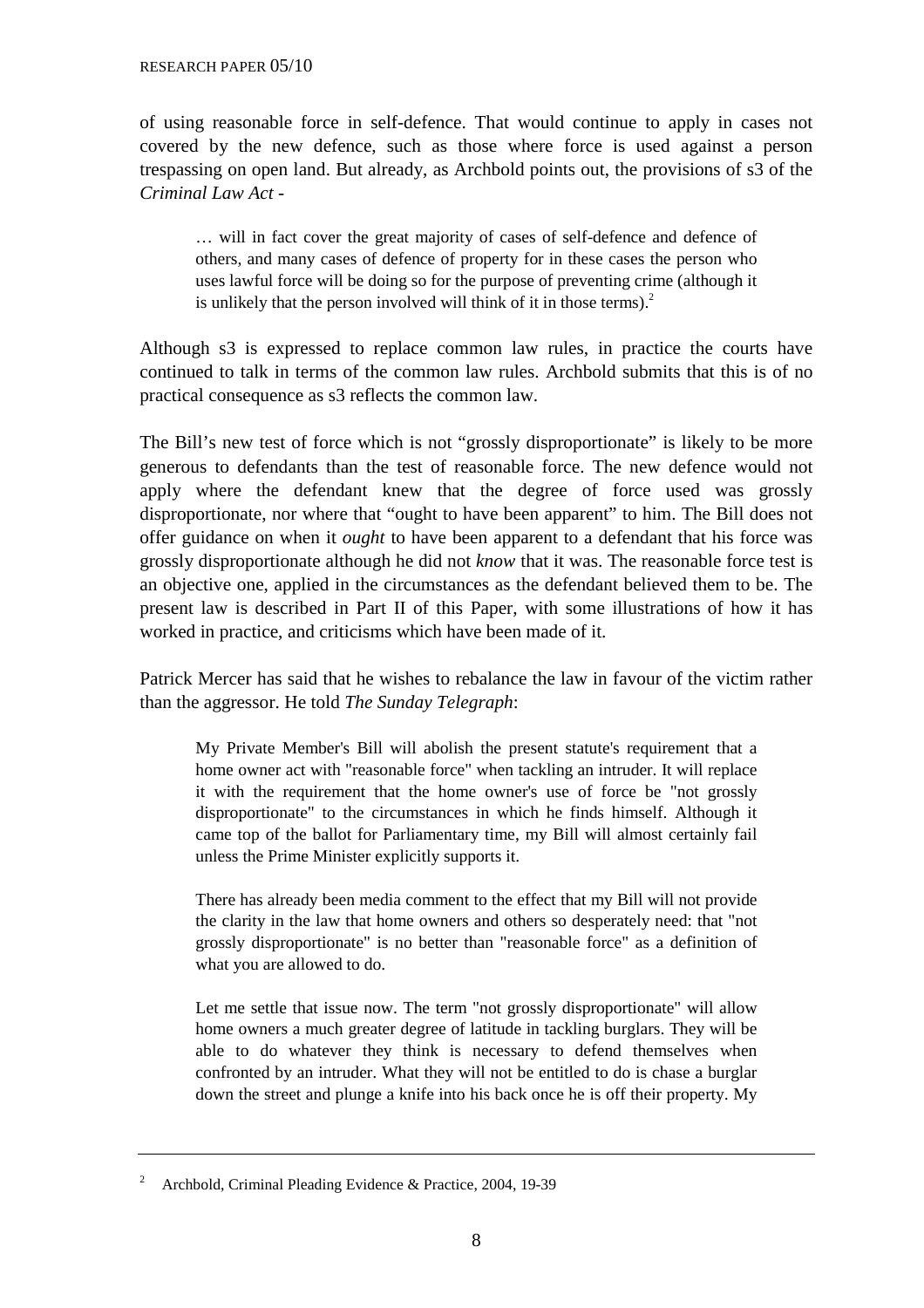Bill is not a licence to commit murder - it is not an English version of the Oklahoma law that indemnifies home-owners from prosecution no matter what they do to an intruder.<sup>34</sup>

Part III of this Paper describes some of the reactions to his Bill.

### **B. Meaning of "grossly disproportionate"**

The Bill does not define "grossly disproportionate". The same wording has been used in the *Criminal Justice Act 2003*, 5 which provided a new defence against *civil* claims where a person seeks to claim damages in connection with an incident which led to him being convicted of a criminal offence. The section came into force in January 2004 but, as yet, no cases on it appear to have been reported.

In the case of  $R$  v Clegg,<sup>6</sup> where a soldier's use of lethal force led to his conviction for murder, the Northern Ireland Court of Appeal described his act as a grossly excessive and disproportionate use of force. It was so "grossly disproportionate to the mischief to be averted" that any tribunal would have been bound to find that the force used was unreasonable. (The House of Lords held that where a person used an amount of force in self-defence which was greater than necessary, he was guilty of murder: there was no half way house which could justify conviction for manslaughter rather than murder.)

### **C. Human rights issues**

Private Members' Bills are not subject to the requirement of section 19 of the *Human Rights Act 1998* that the Minister in charge of a Bill should make a statement on its compatibility with the European Convention on Human Rights before second reading. The Joint Committee on Human Rights has considered which of the articles of the European Convention on Human Rights was likely to be engaged by modification of the law of self-defence, in the context of a Private Member's Bill introduced in the 2003-04 Session. They explained why the *Criminal Justice (Justifiable Conduct) Bill* would probably not have been compatible with the *Human Rights Act*:

5.3 Article 2 ECHR protects the right to life. The right to life is one of the most fundamental rights in the Convention and is subject to very limited restrictions. Article 2.1 states: "Everyone's right to life shall be protected by law. No one shall be deprived of life intentionally …". Under Article 2.2, deprivation of life may be justified where it results from the use of force which can be shown to be no more than is absolutely necessary in defence of any person from unlawful violence.

 $3$  "Even burglars admit it: my Bill will stop them ...but only if the Prime Minister is true to his word, says Patrick Mercer", 12 December 2004, *Sunday Telegraph*

<sup>4</sup> The law in Oklahoma is described in Part IV of this paper.

<sup>5</sup> s329

<sup>6</sup> [1985] 1 AC 482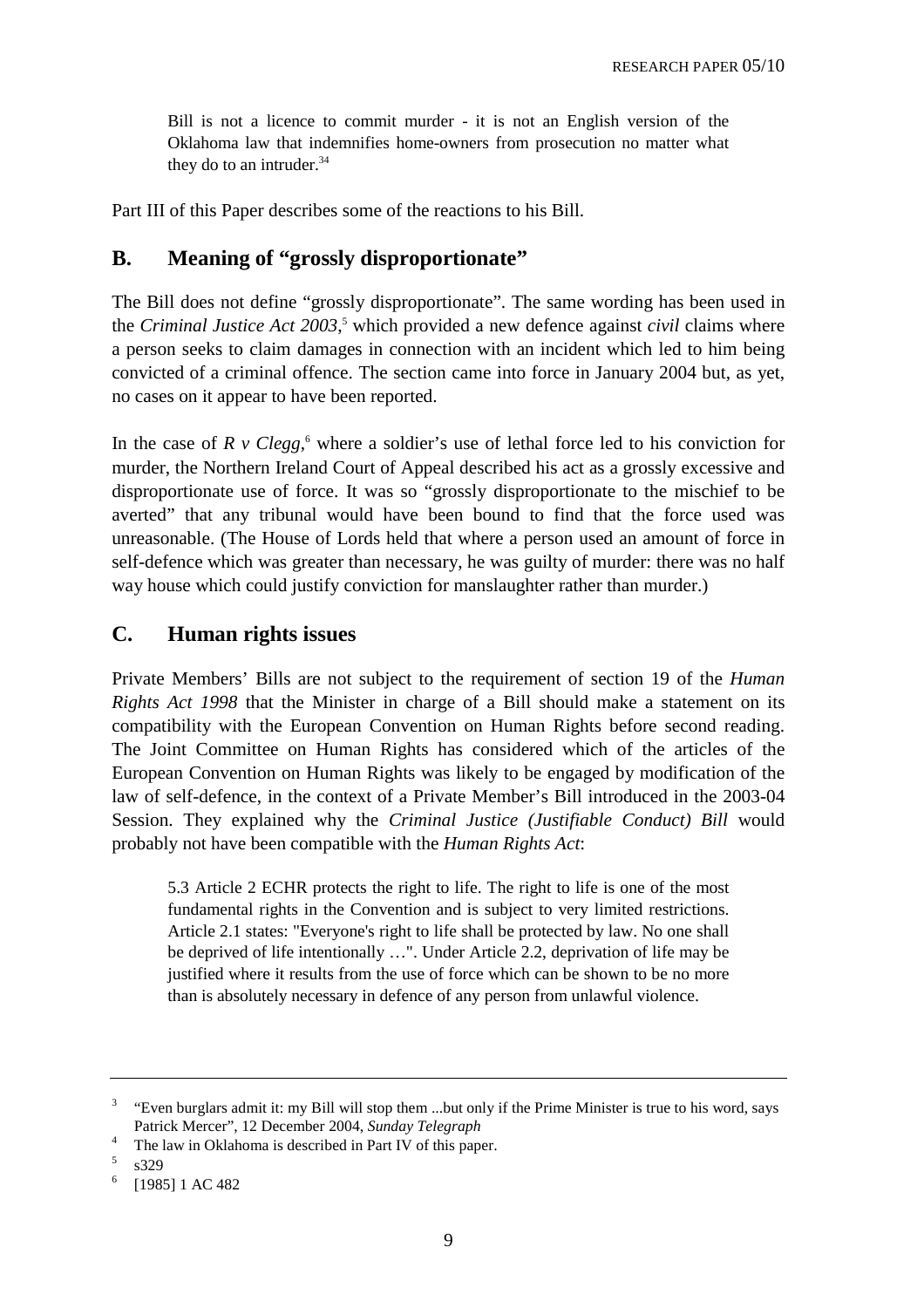5.4 Under Article 2 ECHR, there is a positive obligation on the State to take reasonable steps to protect the right to life of individuals. This includes an obligation to protect against the actions of private individuals which breach Article 2. There are also similar positive obligations under Article 3 (freedom from inhuman and degrading treatment) and Article 8 (the right to respect for private life including physical integrity) to protect against physical harm. An important element of these positive obligations is the duty to put in place a legal framework which provides effective protection for the Convention rights. Where essential aspects of rights to life or physical integrity are at stake, it has been established that there is an obligation on the state to put in place criminal law sanctions which ensure effective deterrence against breaches of these rights.

5.5 This Bill would remove the deterrent effect of the criminal law in relation to murder, manslaughter and assault, amongst other offences, in cases which would not be limited to the use of force which could be shown to be no more than absolutely necessary in self defence. In removing the deterrent of the criminal law in this way, the Bill would in our view breach positive obligations to protect Convention rights to life and physical integrity. We consider that the Bill would be unlikely to be capable of interpretation in accordance with the rights protected under the Human Rights Act, under section 3 HRA. We draw this matter to the attention of both Houses.7

# **II Background**

## **A. Criminal offences and defences**

A householder who confronts and kills a burglar may be guilty of murder or manslaughter. If the burglar is injured, the householder could face other charges of offences against the person, such as assault, wounding or even attempted murder. Where the charge is murder, some "partial" defences may be available: the defendant may be found guilty of manslaughter by reason of diminished responsibility or provocation. Whether the charge is murder or a lesser charge, the defendant will be acquitted if he acted in self-defence. That is a full defence which applies where the defendant was acting in defence of himself, some other person, or his property, and was using only force which was reasonable in the circumstances as he believed them to be. Where the defence is raised, the burden of disproving it rests with the prosecution.

Whether the force used was reasonable is an objective question, to be answered by the jury. The words regarded as the classic exposition of the law of self-defence come from the Australian case of *Palmer v The Queen*, on appeal to the Privy Council in 1971:

… the defence of self-defence is one which can be and will be readily understood by any jury. It is a straightforward conception. It involves no abstruse legal

<sup>7</sup> Joint Committee On Human Rights - Twenty-Third Report, 2003-04, November 2004, HL 210/HC 1282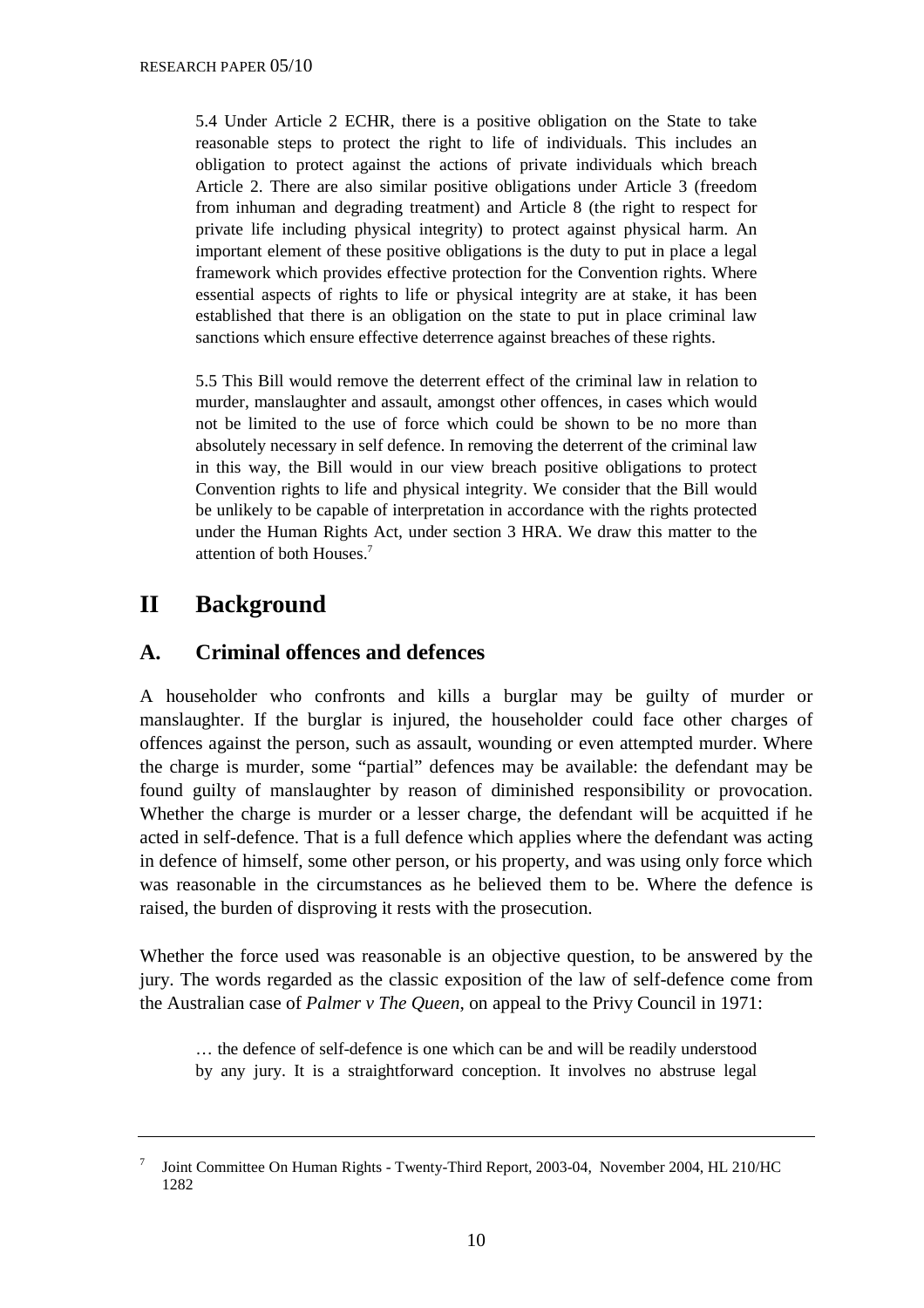thought. It requires no set words by way of explanation. No formula need be employed in reference to it. Only common sense is needed for its understanding. It is both good law and good sense that a man who is attacked may defend himself. It is both good law and good sense that he may do, but may only do, what is reasonably necessary. But everything will depend upon the particular facts and circumstances. Of these a jury can decide. It may in some cases be only sensible and clearly possible to take some simple avoiding action. Some attacks may be serious and dangerous. Others may not be. If there is some relatively minor attack it would not be common sense to permit some action of retaliation which was wholly out of proportion to the necessities of the situation. If an attack is serious so that it puts someone in immediate peril then immediate defensive action may be necessary. If the moment is one of crisis for someone in imminent danger he may have [to] avert the danger by some instant reaction. If the attack is all over and no sort of peril remains then the employment of force may be by way of revenge or punishment or by way of paying off an old score or may be pure aggression. There may no longer be any link with a necessity of defence.

 Of all these matters the good sense of a jury will be the arbiter. There are no prescribed words which must be employed in or adopted in a summing up. All that is needed is a clear exposition, in relation to the particular facts of the case, of the conception of necessary self-defence. If there has been no attack then clearly there will have been no need for defence. If there has been attack so that defence is reasonably necessary it will be recognised that a person defending himself cannot weigh to a nicety the exact measure of his necessary defensive action. If a jury thought that in a moment of unexpected anguish a person attacked had only done what he honestly and instinctively thought was necessary that would be most potent evidence that only reasonable defensive action had been taken.<sup>8</sup>

The courts have made it clear that "reasonable force" has the same meaning in the context of a defence under s3(1) of the *Criminal Law Act 1967*.<sup>9</sup> That section provides:

#### **3 Use of force in making arrest, etc**

(1) A person may use such force as is reasonable in the circumstances in the prevention of crime, or in effecting or assisting in the lawful arrest of offenders or suspected offenders or of persons unlawfully at large.

(2) Subsection (1) above shall replace the rules of the common law on the question when force used for a purpose mentioned in the subsection is justified by that purpose.

<sup>8</sup> *Palmer v The Queen* [1971] AC 814

*R v Khan* [1995] Crim LR 78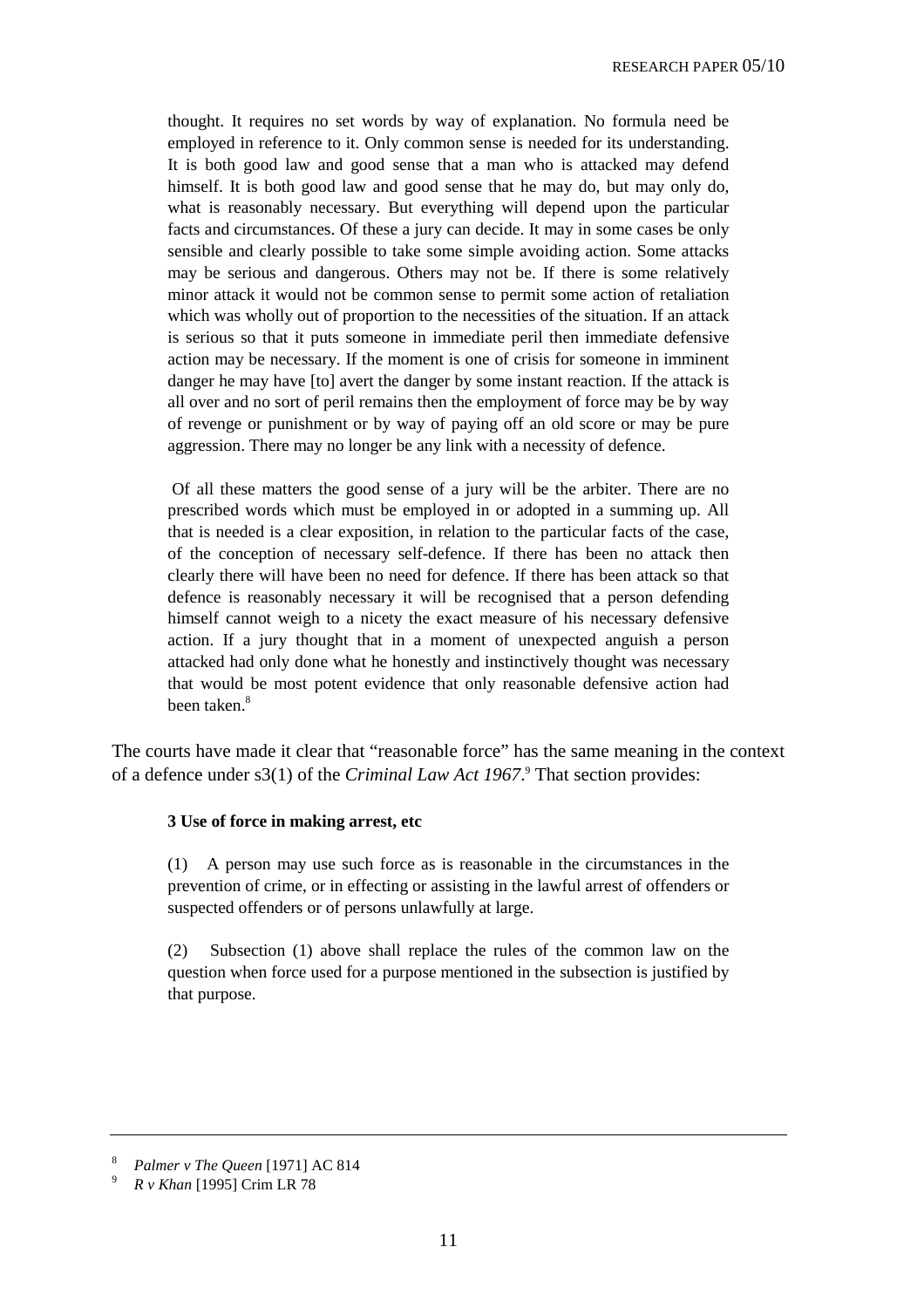## **B. Illustrations**

The case of Tony Martin, who killed one intruder and injured another, was by no means the first case where a person prosecuted for harming an intruder has attracted much publicity and some sympathy. But it has been a particular focus, with continuing publicity, partly because of the surviving intruder's claim for damages, and issues raised in Mr Martin's appeal against conviction for murder. Some cases in which the issue of self-defence has arisen in the last 20 years are summarised below.

#### *a. Eric Butler*

In May 1987, a retired clerk had a charge of malicious wounding withdrawn by the Crown Prosecution Service after he stabbed a mugger on the London Underground with a swordstick. However, he was later convicted of carrying an offensive weapon. He was fined £200, given a 28-day suspended sentence and had the swordstick confiscated. Lord Lane, the Lord Chief Justice, said Mr Butler 'quite properly' used the stick in selfdefence, but upheld his conviction for carrying an offensive weapon and increased his fine from £200 to £300.The sentence and forfeiture order were quashed on appeal the

#### *b. Kenneth Carrera*

following year. $10$ 

In May 1991, a disabled middle-aged man was charged with murder after he was attacked with a knife by a drunken, drugged mugger but succeeded in turning the weapon on his assailant. His counsel said: "All he wanted to do was to walk the streets peacefully, a basic human right to which we are all entitled." Mr Carrera was acquitted, but had spent eight months in prison awaiting trial. $11$ 

#### *c. Tony Evans*

In June 1993, a 66 year old man shot an intruder with a small-bore shotgun after eight burglaries and the loss of property worth £50,000 from his home. The Crown Prosecution Service recognised that few juries would convict a man in such circumstances.

But Sir Nicholas Lyell, then Attorney General, told the Commons: ''Any shooting incident must be carefully investigated. It is not for people to take the law into their own hands . . . there was a prompt review of the evidence by the Crown Prosecution Service, acting in close consultation with the police, which showed that Mr Evans had acted only in self defence.''

Mr Evans said that he accepted the police could not condone what he had done. ''They had to act. It could lead to a vicious circle if everyone starts arming themselves to shoot at burglars. The burglars may start arming themselves and then the police and before we know it we may be living in a gun society.

<sup>10 &</sup>quot;Swordstick returned", 11 June 1988, *The Times* 

<sup>11 &</sup>quot;Mugging victim who fought back is acquitted of murder" 16 May 1991, *The Times*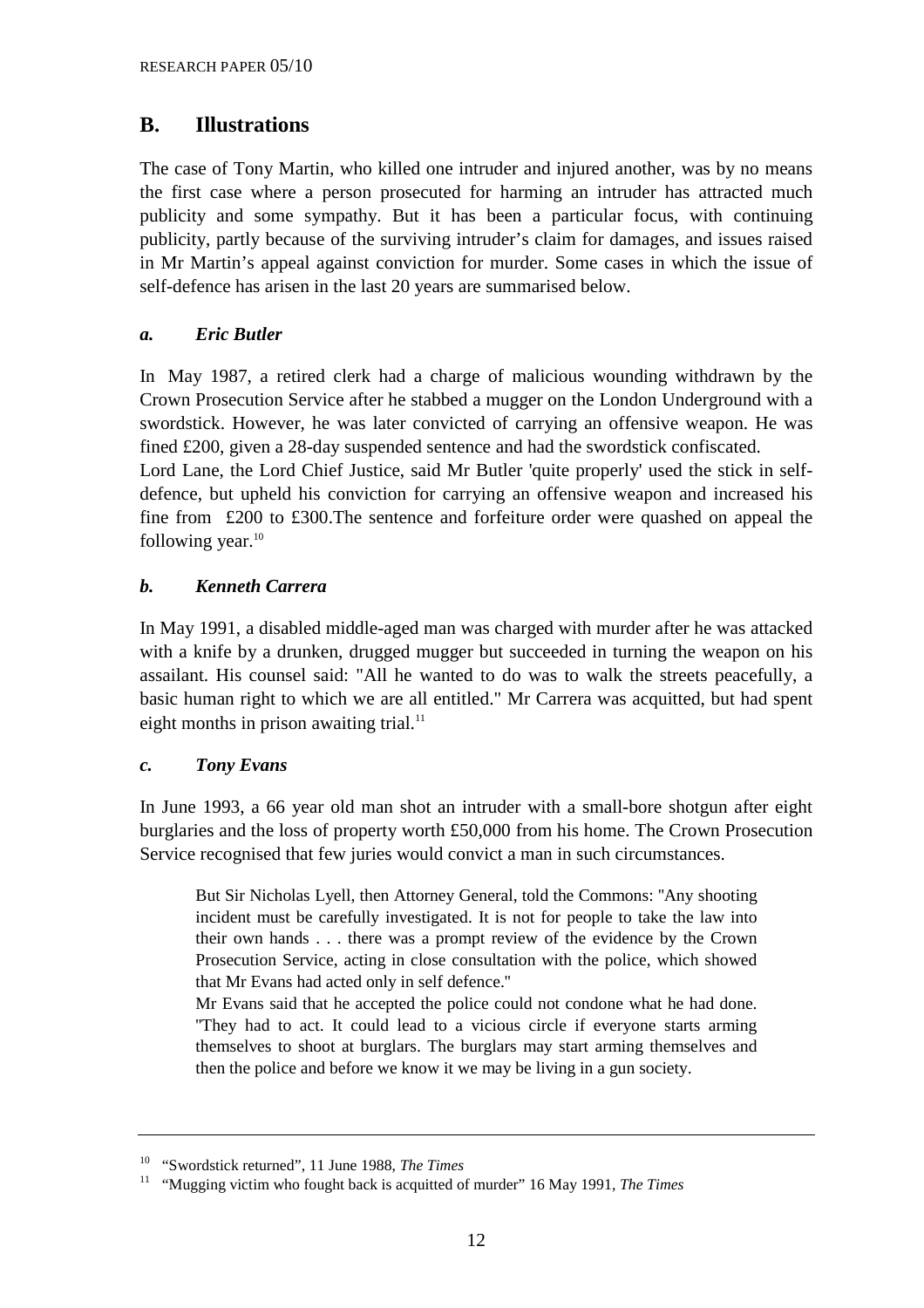''I realise there are some gung- ho people around but I don't consider myself one of those. Lots of people sympathised with me. Some said no jury would convict me of any charge. But it was still a terrible anguish for me waiting to hear what was going to happen to me. I really feared going to jail."<sup>12</sup>

#### *d. Hugh Williamson*

In August 1994, a retired businessman disturbed a burglar he found in his home, and inflicted a deep wound on his neck with a kitchen knife. The case was studied by police for two months. Mr Williamson was then told that he would not face charges.13

#### *e. Andrew Robinson,*

A 34 year old man was given a suspended prison sentence in 1994 after a confrontation with drunken youths he found vandalising his property. Mr Robinson was found guilty of assault causing actual bodily harm.14

#### *f. Ben Lyon*

In January 1995 a 73 year old man was cleared of attempted murder and wounding with intent after firing his shotgun at a man he believed was about to burgle his allotment shed. He had acted after repeated raids on his allotment. He was convicted of a lesser charge of unlawful wounding and given an 18-month suspended sentence.

Lyon said after the hearing: "All I want to do now is to go home, look after my sister and feed my pigeons. I am relieved this is all over. I am grateful to the jury for their careful consideration of my case. I think the verdict was fair.

"I also thank the judge for his fair sentence and, as he said, I shall not be in trouble again . . .

"I don't think I should have been treated as I was by the police, and I have no confidence in the law and order system." He said he would "do it again if my life was in danger. It is my biggest regret that I now have a stain on my character."<sup>15</sup>

#### *g. Jon Pritchett*

 In November 1995 a vineyard owner and Neighbourhood Watch organiser was cleared of deliberately wounding two burglars after they broke into his wine store. He claimed he never intended to harm them when he opened fire in the dark with a 12 bore shotgun. One

<sup>12 &</sup>quot;Pensioner who shot intruder escapes charge", 24 June 1993, *The Independent*

<sup>13 &</sup>quot;When have a go means death", 4 January 1996, *The Independent*

<sup>14 &</sup>quot;'Vigilante' gets suspended term", 15 October 1994, *The Guardian*

<sup>15 &</sup>quot;Old soldier who shot at thieves cleared of attempted murder", 26 January 1995, *The Guardian*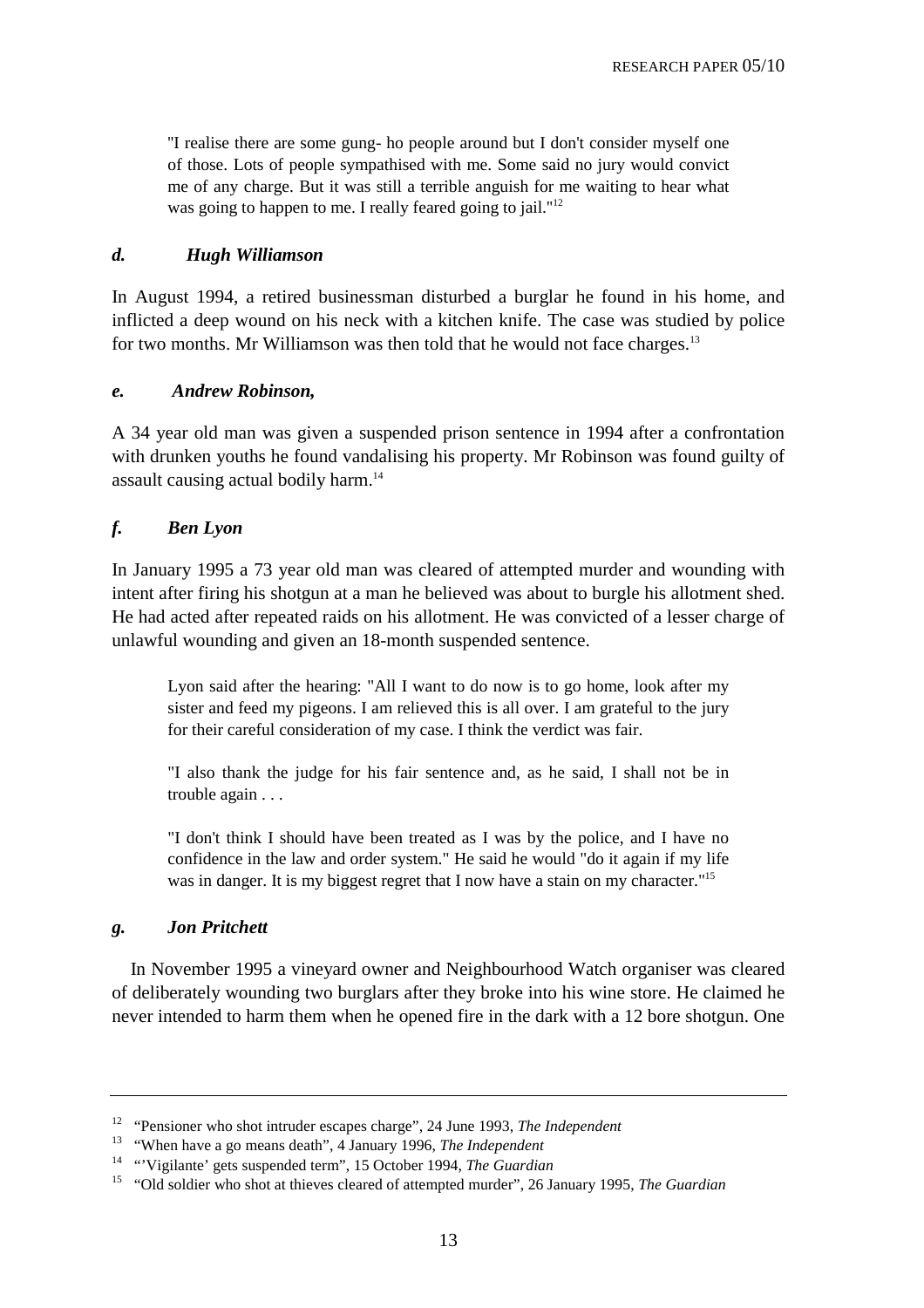of them refused to stand witness at the trial because he felt the prosecution should not have been brought. "We were on his property stealing his stuff. He should not have been prosecuted," he said.16

#### *h. Barrie Richards*

In November 1995 a jury took 10 minutes to reach a unanimous verdict of not guilty of assault occasioning actual bodily harm when a retired engineer was prosecuted for injuring a fleeing thief. He told the court that he had fired into trees above where he saw two villains disappear in the darkness at the flats complex where he lived, intending to scare them off. The judge commented:

I would invite the attention of those who, in their discretion, decided that this prosecution should be brought, to the fact that it took the jury . . . a few minutes to determine that the right verdict was not guilty. $17$ 

#### *i. Niklos Baungartner*

In January 1996, the CPS decided that there was insufficient evidence to prosecute a man who had surprised a burglar in his kitchen. There had been a struggle and the burglar later died of his injuries.<sup>18</sup>

#### *j. David Kent*

 In January 1996 businessman David Kent was cleared after shooting a suspected burglar in the leg. Mr Kent had been charged with wounding with intent after Anthony Polaczek was shot during a confrontation at a printing works. Mr Kent told the court he feared for his life, and aimed his double-barrelled shotgun at the ground after Polaczek lunged at him. $19$ 

#### *k. Anthony Martin*

Tony Martin had lived at a remote farmhouse, Bleak House, for 20 years. There had been several break-ins, and he had expressed dissatisfaction with the service provided by the police. On the night of 20 August 1999 two burglars, Brendan Fearon and Freddie Barras entered by breaking a ground floor window. Mr Martin shot at both of them with an unlicensed shotgun. Fearon was injured and Barras died. In April 2002 Mr Martin was found guilty of murder and wounding with intent. Murder carries a mandatory life sentence, and the judge imposed a concurrent sentence of 10 years imprisonment for the

<sup>16 &</sup>quot;Vineyard owner is cleared of illegally wounding burglars", 9 November 1995, *The Times*

<sup>17 &</sup>quot;Judge criticises CPS for gun assault prosecution", 29 November 1995, *The Guardian* 

<sup>18 &</sup>quot;Man weeps over death of burglar after struggle", 3 January 1996, *The Guardian*

<sup>19 &</sup>quot;Jury rejects charges against man blasted thief with shotgun". 9 August 1996, *The Guardian*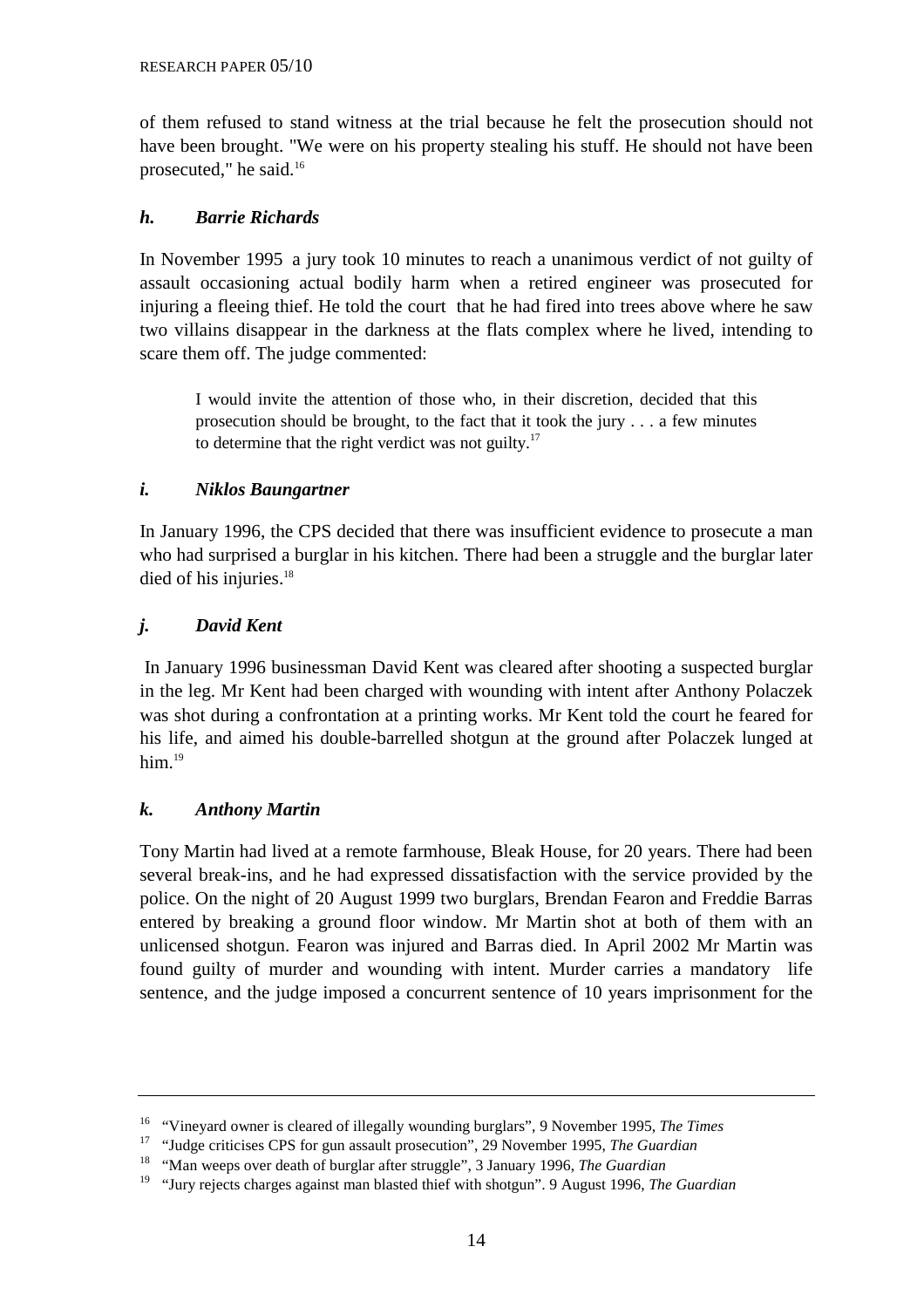wounding. The defence had been self-defence. At his appeal in October 2001, the court described the law and its application to the case as follows:

When this defence is raised, the prosecution has the burden of satisfying the jury so that they are sure that the defendant was not acting in self-defence. A defendant is entitled to use reasonable force to protect himself, others for whom he is responsible and his property. (See Beckford v R [1988] 1 AC 130).

 In judging whether the defendant had only used reasonable force, the jury has to take into account all the circumstances, including the situation as the defendant honestly believes it to be at the time, when he was defending himself. It does not matter if the defendant was mistaken in his belief as long as his belief was genuine.

… the jury could only convict Mr Martin if either they did not believe his evidence that he was acting in self-defence or they thought that Mr Martin had used an unreasonable amount of force.

..As to the first issue, what Mr Martin believed, the jury heard his evidence and they could only reject that evidence if they were satisfied it was untrue. As to the second issue, as to what is a reasonable amount of force, obviously opinions can differ. It cannot be left to a defendant to decide what force it is reasonable to use because this would mean that even if a defendant used disproportionate force but he believed he was acting reasonably he would not be guilty of any offence. It is for this reason that it was for the jury, as the representative of the public, to decide the amount of force which it would be reasonable and the amount of force which it would be unreasonable to use in the circumstances in which they found that Mr Martin believed himself to be in. It is only if the jury are sure that the amount of force which was used was unreasonable that they are entitled to find a defendant guilty if he was acting in self-defence.

…What has been the subject of debate is whether a defendant to a murder charge should be convicted of murder if he was acting in self-defence but used excessive force in self-defence. It is suggested that such a defendant should be regarded as being guilty of manslaughter and not murder. He would not then have to be sentenced to life imprisonment but usually instead to a determinate sentence the length of which would be decided upon by the judge, having regard to the circumstances of the offence. If it is thought that this should not be the law then the change would have to be made by Parliament. $20$ 

However, the court admitted fresh psychiatric evidence, that Martin was suffering from a long-term personality disorder. While this was found not relevant to the issue of selfdefence, the court substituted a verdict of guilty of manslaughter by reason of diminished responsibility. The new sentences were five and three years imprisonment.

<sup>20</sup> *R v Martin* [2003] QB1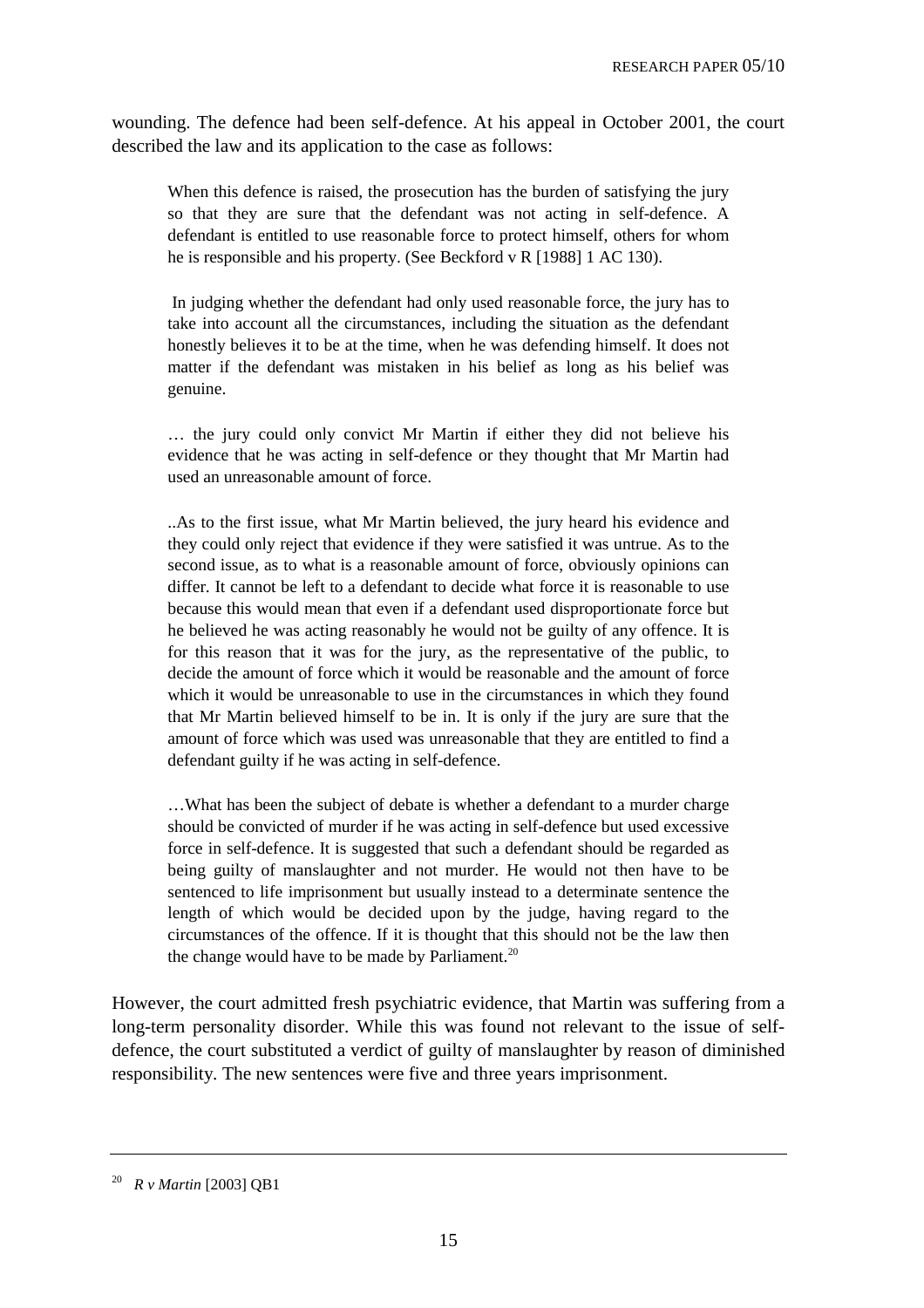His release in August 2003 was only days after Fearon, who was serving an 18 month sentence for a drug related offence was released early on home detention curfew. He was returned to prison within weeks, for breach of conditions. The media had also been following Fearon's civil claim against Martin with critical interest. He had been granted legal aid to claim compensation (reportedly £15,000) for his injury. In September 2003 the case was settled out of court when Fearon dropped his claim and Martin dropped his counterclaim.21

#### *l. Kenneth Hall*

In 1996 a farmer who shot a thief stealing from his car was acquitted on charges of causing grievous bodily harm. He told the court that he never intended to shoot the thief, Neil Hartley. He had been "frightened to death" by Hartley and only intended to shoot over his head after he threatened to knife him.<sup>22</sup>

#### *m. Ted Newbery*

One night in March 1998, retired miner William Edward Newbery shot and injured an intruder through the door of his allotment shed. He regularly slept in his allotment shed to protect his property from theft and vandalism. The intruder pleaded guilty to attempted burglary, and served a prison sentence. Mr Newbery was acquitted on charges of unlawful wounding and wounding with intent to cause grievous bodily harm but was later ordered to pay the injured intruder £4,100 damages for negligence. There was no question of self-defence, and it was held that the mere fact that the intruder was engaged in criminal activities upon the premises when he suffered injury, as a result of Mr Newbery's negligence, was not sufficient of itself to debar him from claiming damages for those injuries. The damages were, however, a reduced amount, to reflect the contributory negligence of the intruder.

The case attracted much publicity and public sympathy, and the judge took the unusual step of writing to the newspapers:

In a letter to the Editor of The Times, Mr Justice Rougier says that Ted Newbery, 82, planned to frighten the next intruder at his allotment shed by shooting blind through a hole in the door. The judge says that he is convinced that Mr Newbery, a former miner, was not in fear of his life and nor had there been any bloodcurdling threats. He had not been too particular about what the shot would hit and when he did fire he caused ''severe and lasting injury to the would-be burglar; a few inches either way and he would have killed him''.23

<sup>21 &</sup>quot;Martin and Fearon strike deal over damages", 23 September 2003, *The Independent*

<sup>22 &</sup>quot; Jury rejects charges against man blasted thief with shotgun", 9 August 1996, *The Guardian*

<sup>23 &</sup>quot;Judge tells why shotgun pensioner had to pay", 6 December 1994, *The Times*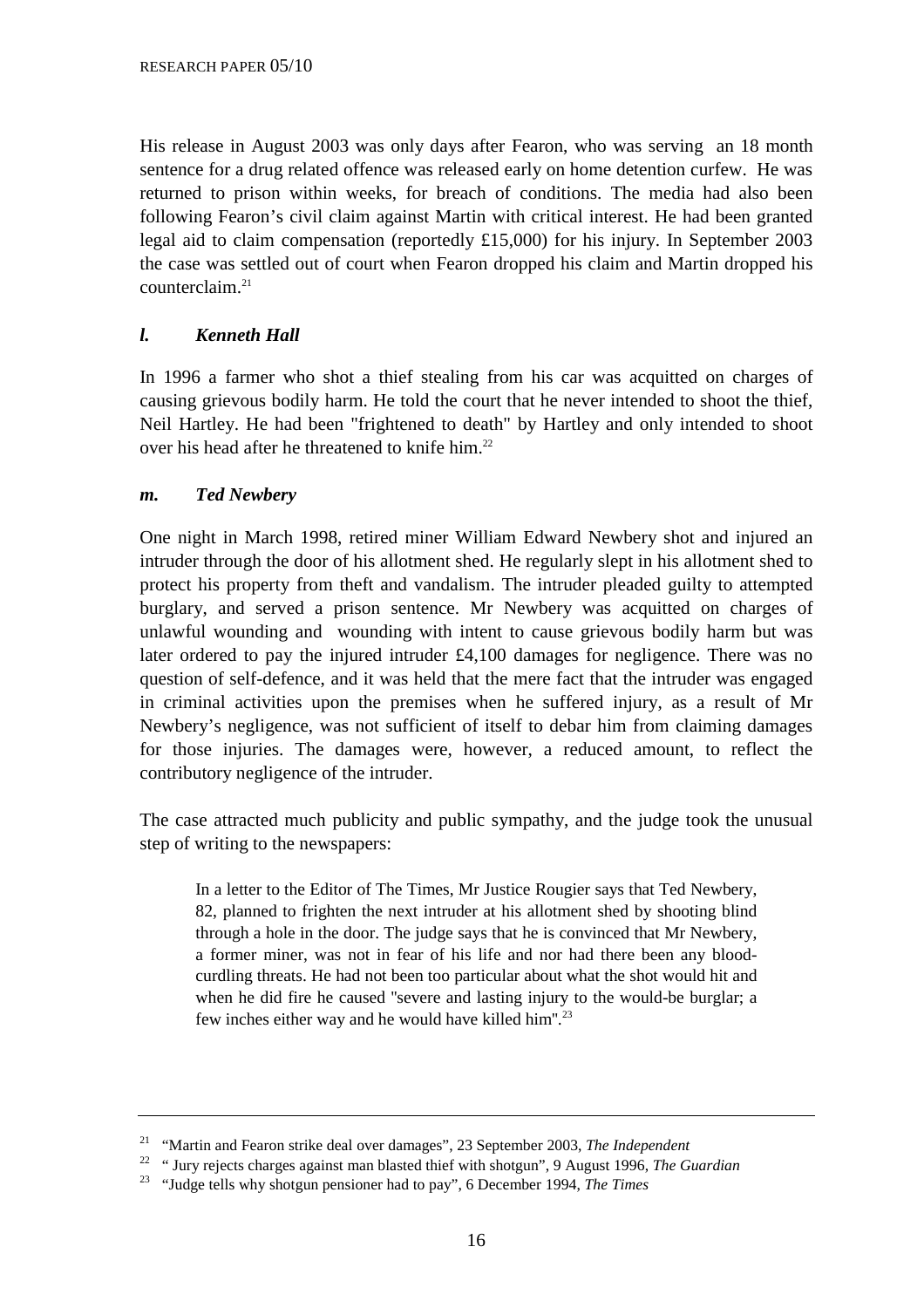The judgment was upheld on appeal. $^{24}$ 

#### *n. Garfield Davenport,*

Two masked men, armed with a claw hammer, went to Garfield Davenport's home at midnight to attack him. He said he was "petrified for his life". He stabbed and killed one of them. He was prosecuted for murder and acquitted by a jury which took 15 minutes to reach a verdict.25

#### *o. Barry-Lee Hastings*

In October 2002, Barry-Lee Hastings stabbed and killed a burglar who had broken into the flat where his children lived with his estranged wife. Mr Hastings mistakenly thought that they were in, he thought he heard his daughter crying and thought that the burglar was carrying a machete. But the court was told that the burglar had been stabbed 12 times in the back. Mr Hastings was acquitted of murder but convicted of manslaughter on a majority verdict. On appeal his sentence was reduced from 5 to 3 years imprisonment. The Lord Chief Justice explained why self-defence was not available but provocation was, and said:

It must be an alarming experience for anyone to find themselves outside the home in which they believe their wife and children are living and to know that there is an intruder inside. As we have already indicated, in these circumstances it is not surprising that the person concerned should arm himself with a weapon which was readily available. The problem is that if a person arms himself with a knife and there is then an incident, it is all too easy for him to make use of the weapon in a way wholly disproportionate to the danger in which he finds himself.<sup>26</sup>

#### *p. Thomas O'Connor*

An elderly, registered blind man, Thomas O'Connor, stabbed and killed a young intruder who was breaking into his home in June 2003. He was arrested but not charged. At the inquest held in March 2004, the coroner said:

I am not in any way saying the public should take it upon themselves to kill people entering their premises, I believe Mr O'Connor acted within reasonable grounds to protect himself and his wife and therefore record a verdict that Lee Ross Kelso was lawfully killed.27

<sup>&</sup>lt;sup>24</sup> Revill v Newbery [1996] QB 567<br><sup>25</sup> "Man who killed intruder is cleared in 15 minutes", 9 November 2001, *Daily Telegraph*<br><sup>26</sup> R v Barry-Lee Hastings, 9 December 2003,

<sup>&</sup>lt;sup>27</sup> "Blind man was 'within law' to kill intruder", 19 March 2004, *The Times*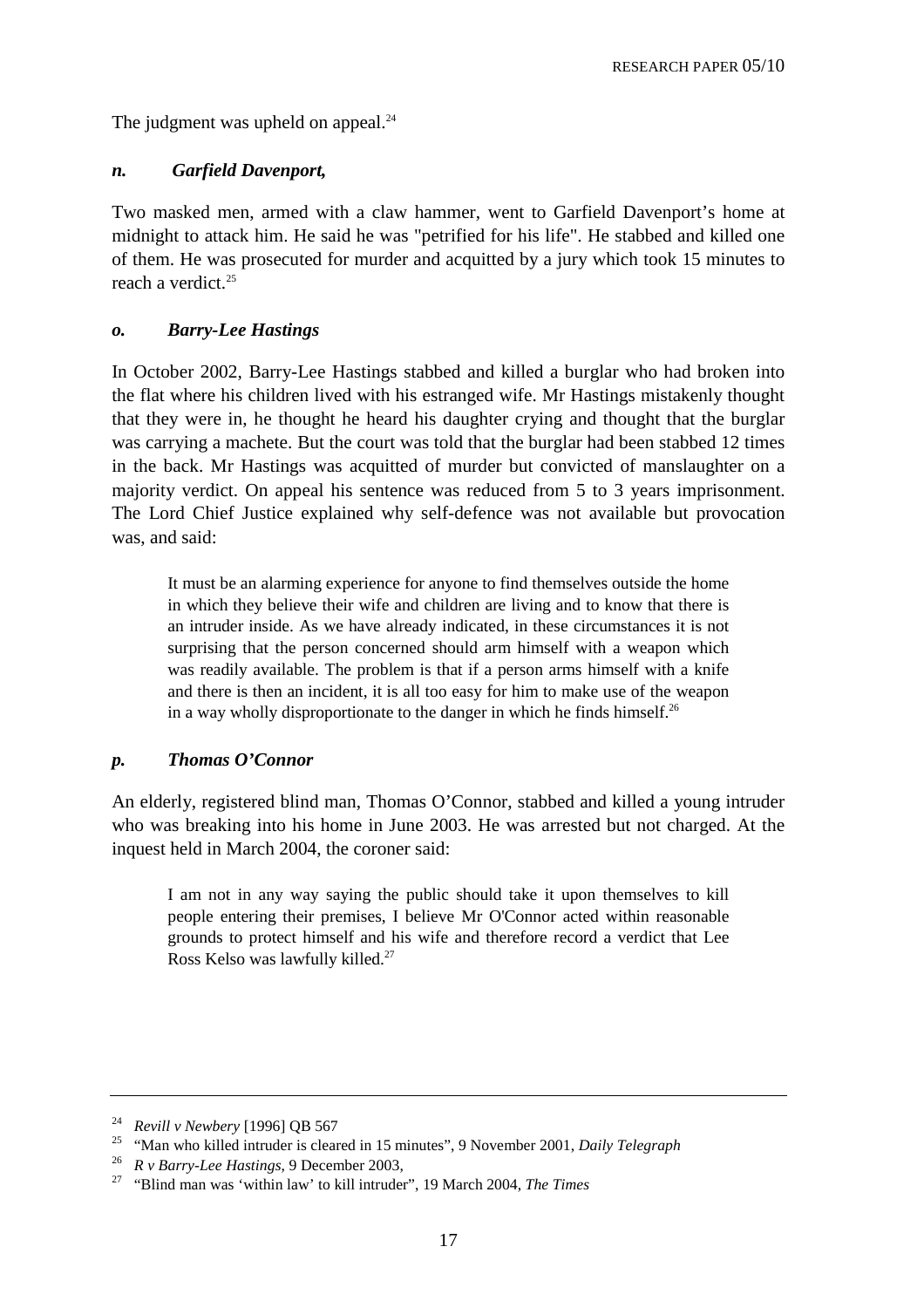The police had sought legal advice from a barrister, who had said that it would be impossible for the Crown to disprove self-defence.<sup>28</sup>

#### *q. Brett Osborn*

In 2003, Brett Osborn, a 23 year old labourer was watching television with friends, including a pregnant woman, when a blood-covered drug addict forced his way into the house. During a struggle Mr Osborn stabbed the man, who died. Mr Osborn was prosecuted, convicted of manslaughter and is serving a five-year jail sentence. Patrick Mercer has used the facts of this case to illustrate how his Bill would lead to a different outcome.29

#### *r. Kenneth Faulkner*

In 2004 a judge said that a 73-year-old farmer who shot a burglar after being broken into three times could not be criticised for the way he defended his property. When he sentenced the burglar, the judge said it was a pity that prosecutors had even thought of bringing charges of assault against the farmer, who had only recently learned that he would not face charges, Burglars had stolen weapons, including five shotguns, from him in July. One of them returned in August and stole a mechanical digger. When he went back the next day, Mr Faulkner confronted him and fired his shotgun, hitting the burglar's leg with pellets. The judge commented:

He wrongly believed the burglars had come back armed with those guns that had been stolen. Very sensibly he took out his shotgun.Nobody could criticise him for what he did. For him it has been a most harassing and terrible incident.

It is only a pity that charges were considered against him. Sensibly, the decision was made - which I entirely agree with - that the matter would not be pursued.

Michael Auty, prosecuting, said the "primary reason" that the CPS decided not to charge Mr Faulkner was that Rae had been left with only pellet wounds in his lower leg.<sup>30</sup>

## **C. Recent developments**

A spate of cases in the early 1990s led to calls for the law of self-defence to be defined.<sup>31</sup> Following one case where a young man slashing car tyres had killed a man who challenged him, and successfully pleaded self-defence, then Home Secretary Michael Howard said:

<sup>28 &</sup>quot;Blind man killed intruder in self-defence", 19 March 2004, *The Guardian*

<sup>&</sup>lt;sup>29</sup> "Even burglars admit it: my Bill will stop them ...but only if the Prime Minister is true to his word, says Patrick Mercer", 12 December 2004, *Sunday Telegraph*

<sup>30 &</sup>quot;Jury rejects charges against man blasted thief with shotgun", 9 August 1996, *The Guardian*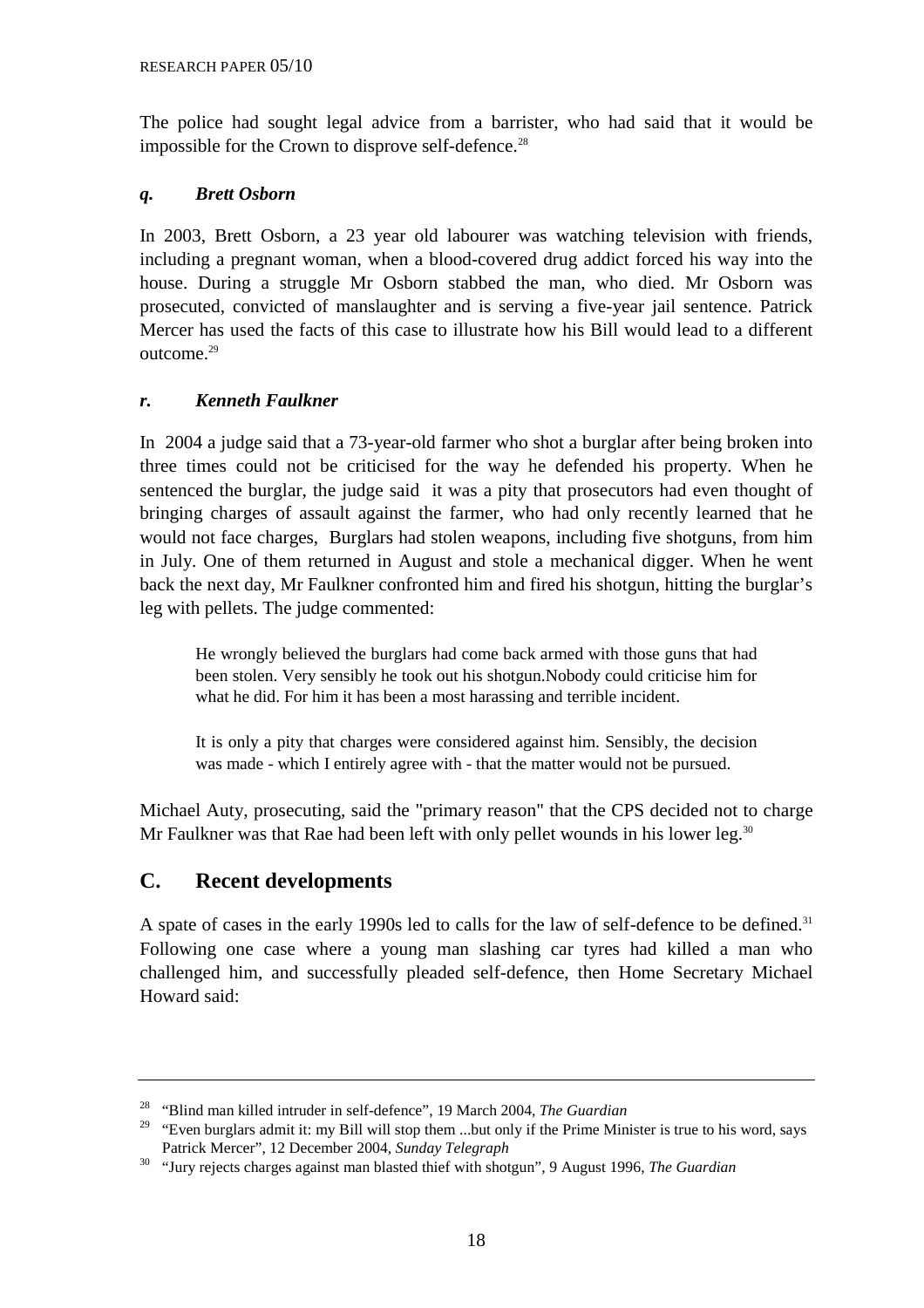…. Specifically on the law on self-defence, I am satisfied that the individual should always be able to defend himself, his family and his property, as long as he only uses force that is both reasonable and necessary. I am not currently persuaded that there is a need to change the law. However, I intend to study the Law Commission's recent report on offences against the person very carefully and will be interested in the public reaction to its recommendations. 32

After the Newbery and Lyon cases, he was reported as saying that people who used violence to defend themselves should be treated more sympathetically.<sup>33</sup> The debate gathered pace again after the Tony Martin case in 1999. In April 2000, William Hague said that the law should be changed to put the state "on the side of people who protect their homes and their families against criminals", but then Home Secretary Jack Straw was "yet to be persuaded" that the existing law was at fault.<sup>34</sup>

#### **1. Westminster Hall debate: March 2003**

In March 2003, Henry Bellingham asked how it could be right to prosecute people when the law was confused and contradictory, and whether it was reasonable to expect a householder, during a few fearful seconds at the top of the stairs, when he is being menaced and perhaps threatened with a broken bottle or a knife, to guess what the law would say when lawyers do not know.<sup>35</sup> He was not suggesting that the Government should immediately change the law, but that the Law Commission should be tasked with examining whether we need a new law where the relevant test was a new, subjective test of what the householder believes to be appropriate at the time. He also thought it would make sense if a rule were introduced whereby all civil rights are extinguished the moment that a crime is committed: it offended many people when it became apparent that burglars and other criminals can profit from a crime.

John Denham replied:

On the question of the law on self-defence, it is well-established in law … that a person may use "reasonable force" in self-defence or in the defence of his or her family or property…

What constitutes reasonable force will depend upon the circumstances of each case and is a matter solely for the courts to decide. … For example, some allowances are made for panic in the heat of the moment or the fact that the defendant is small and frail and the criminal is large and threatening.

Some sort of codification of what level of force is permissible is likely to be of only academic interest to people who suddenly find themselves under attack.

 <sup>31 &</sup>quot;Vigilante or victim", 12 December 1995, *The Times*

HC Deb 14 December 1993 c533w

<sup>33 &</sup>quot;Vigilante or victim", 12 December 1995, *The Times*

<sup>34 &</sup>quot;Early ruling sought on self-defence", 27 April 2000, *The Times*, "Labour hits at 'cynical' pledge on self-defence", 27 April 2000, *The Independent*

<sup>35</sup> HC Deb 4 March 2003 c212WH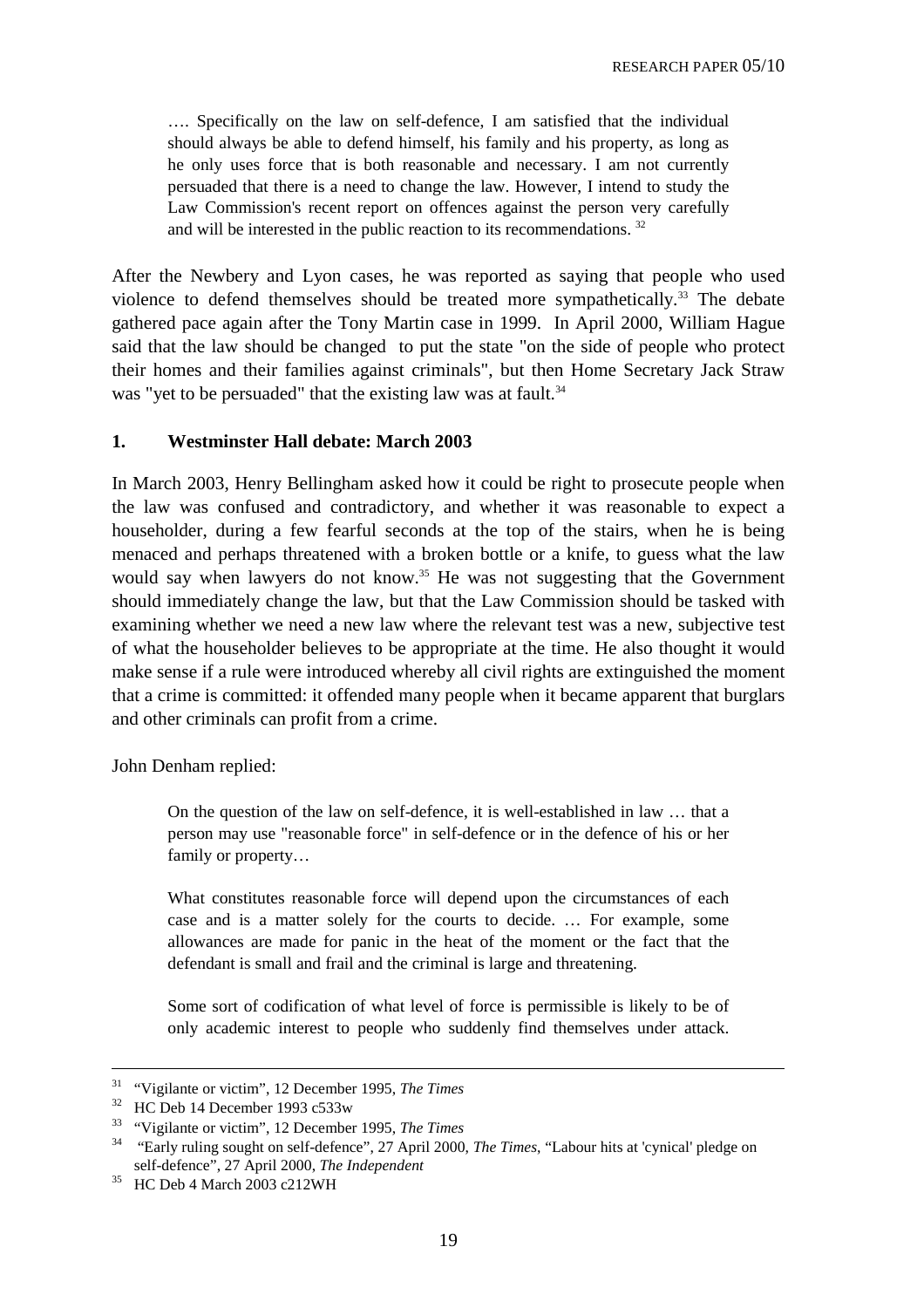Such a code is not likely to be the sort of thing one carries round in one's mind in case it is needed. I am not sure whether it would help to resolve the situation. … Generally, juries are able to come to sensible conclusions that are on the side of the law-abiding public and the victim.

Although it is quite reasonable to ask for a proper approach by the police and the prosecuting authorities, many of the judgments in cases that are brought to court must be put in the hands of juries, which must play the role that they have traditionally played. We need to keep a careful balance between upholding an individual's right to self-defence and maintaining the general rule that people should not take the law into their own hands. It follows that changes to the existing law should not be made on the hoof as a response to a particular case. At this stage, we are not convinced that a change to the law on self-defence is required. 36

#### **2. The** *Criminal Justice Act 2003***: restriction on civil claims**

Meanwhile, in response to protest at the prospect of burglar Fearon getting compensation from farmer Tony Martin, the Government agreed to bring forward an amendment to the *Criminal Justice Bill 2002-03* to ensure that those intruding on the lives and property of decent citizens should not be able to turn the tables and sue them.<sup>37</sup> The result was s329 of the *Criminal Justice Act 2003*, which came into force in January 2004. The effect is summarised in the *Explanatory Notes*:

99. Section 329 makes new provision about cases where a person who has been convicted of an imprisonable criminal offence takes civil action for damages for trespass to the person against the victim of the offence or against a third party who has intervened, for example to protect the victim or to protect or recover property. It requires that, where a claimant convicted of an imprisonable offence wishes to sue someone for damages for a trespass to the person which is committed on the same occasion as the offence, he must first obtain the permission of the court. Permission may only be given if there is evidence that certain conditions relating to the defendant's perceptions and reasons for doing the act which amounted to trespass to the claimant's person are not met, or that in all the circumstances the defendant's act was grossly disproportionate. The defendant will not be liable at the trial if he can prove that the relevant conditions are met and that in all the circumstances the action was not grossly disproportionate.

Subsection (3) provides:

(3) The court may give permission for the proceedings to be brought only if there is evidence that either-

<sup>36 4</sup> March 2003 c212WH

<sup>&</sup>lt;sup>37</sup> "The Cases of Brendon Fearon and Tony Martin", 29 July 2003, Home Office press release 037/2003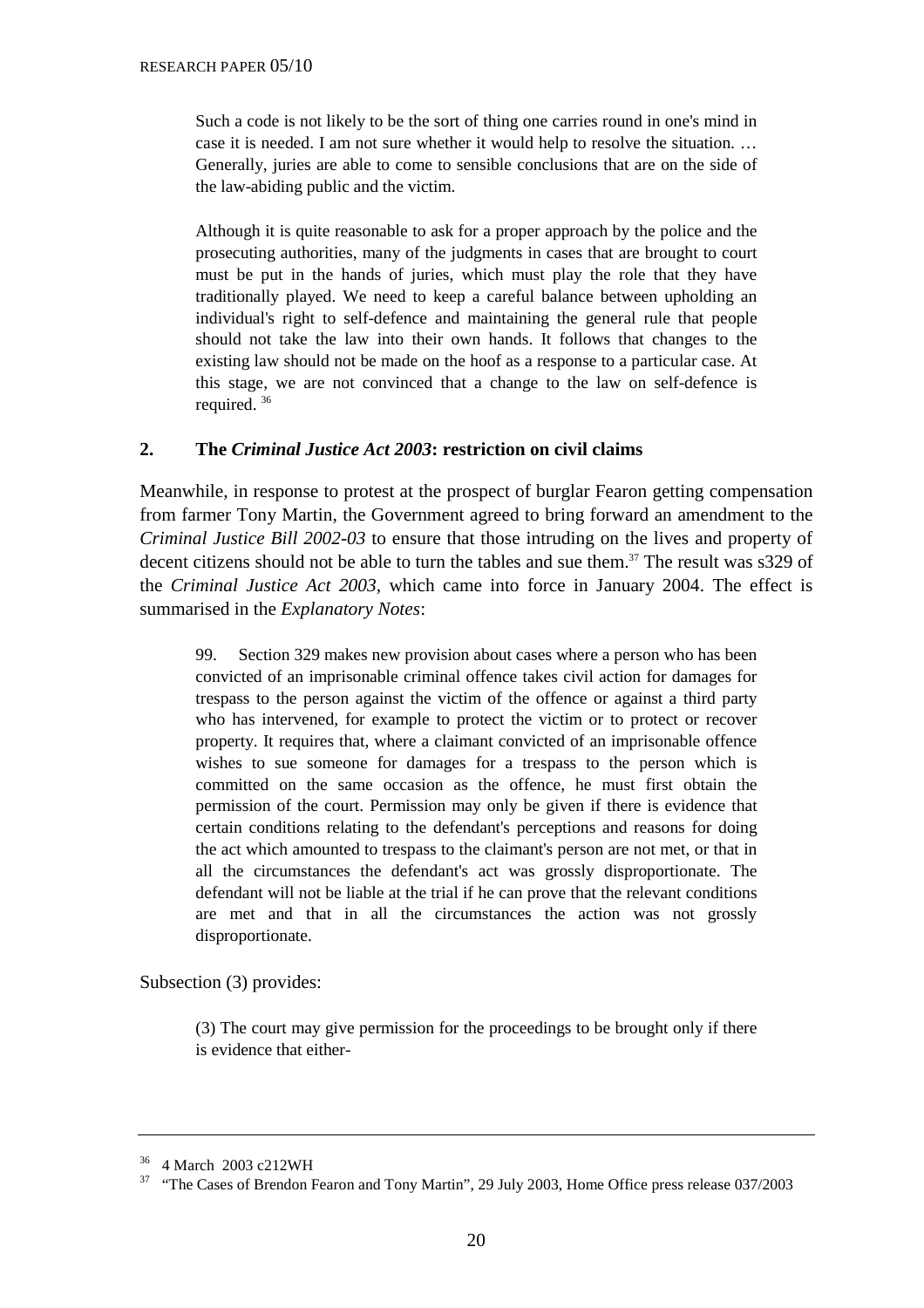(a) the condition in subsection (5) is not met, or

(b) in all the circumstances, the defendant's act was grossly disproportionate.

The condition in subsection  $(5)$  is:

that the defendant did the act only because-

(a) he believed that the claimant-

(i) was about to commit an offence,

(ii) was in the course of committing an offence, or

(iii) had committed an offence immediately beforehand; and

(b) he believed that the act was necessary to-

(i) defend himself or another person,

(ii) protect or recover property,

(iii) prevent the commission or continuation of an offence, or

 (iv) apprehend, or secure the conviction, of the claimant after he had committed an offence;

or was necessary to assist in achieving any of those things.

Trespass to the person means assault, battery or false imprisonment. References to the defendant's belief are to his honest belief, whether or not it was also reasonable.

#### *3.* **The** *Criminal Justice (Justifiable Conduct) Bill 2003-04*

At the end of 2003, the BBC Today programme asked listeners to suggest a law that they would like to see put onto the statute books. There were 10,000 nominations and five were shortlisted. There were 26,000 votes, and listeners chose the proposal that homeowners should be able to use any means to defend their home from intruders.

The *Criminal Justice (Justifiable Conduct) Bill* sought to exempt from civil and criminal liability in specified circumstances persons acting in defence of persons or property. It was presented on 12 January 2004 and ordered to be read a second time on Friday 30 April.<sup>38</sup> Introducing the Second Reading Debate,<sup>39</sup> Roger Gale explained that although he believed that the BBC's exercise had been founded in good faith, it had been a mistake, and it was not the business of a public service broadcaster to engage in the drafting of legislation. Given that many people had voted in the belief that their view was going to be brought before Parliament, he and others had decided that they would –

have a go at wiping a little of the egg off Auntie's face, and see whether we could achieve something in the direction of the change to the criminal justice law that was required. ..

<sup>&</sup>lt;sup>38</sup> Bill 36 of 2003-04, HC Deb 12 January 2004 c530 presented by Mr. Roger Gale, supported by Mr. Eric Forth, Mr. Peter Atkinson, Mr. Richard Bacon, Mr. Julian Brazier, Derek Conway, Mr. Gerald Howarth, Mrs. Eleanor Laing, Richard Ottaway, Mr. Andrew Turner, Ann Winterton and Sir Nicholas Winterton

<sup>39</sup> HC Deb 30 April 2004 1146-80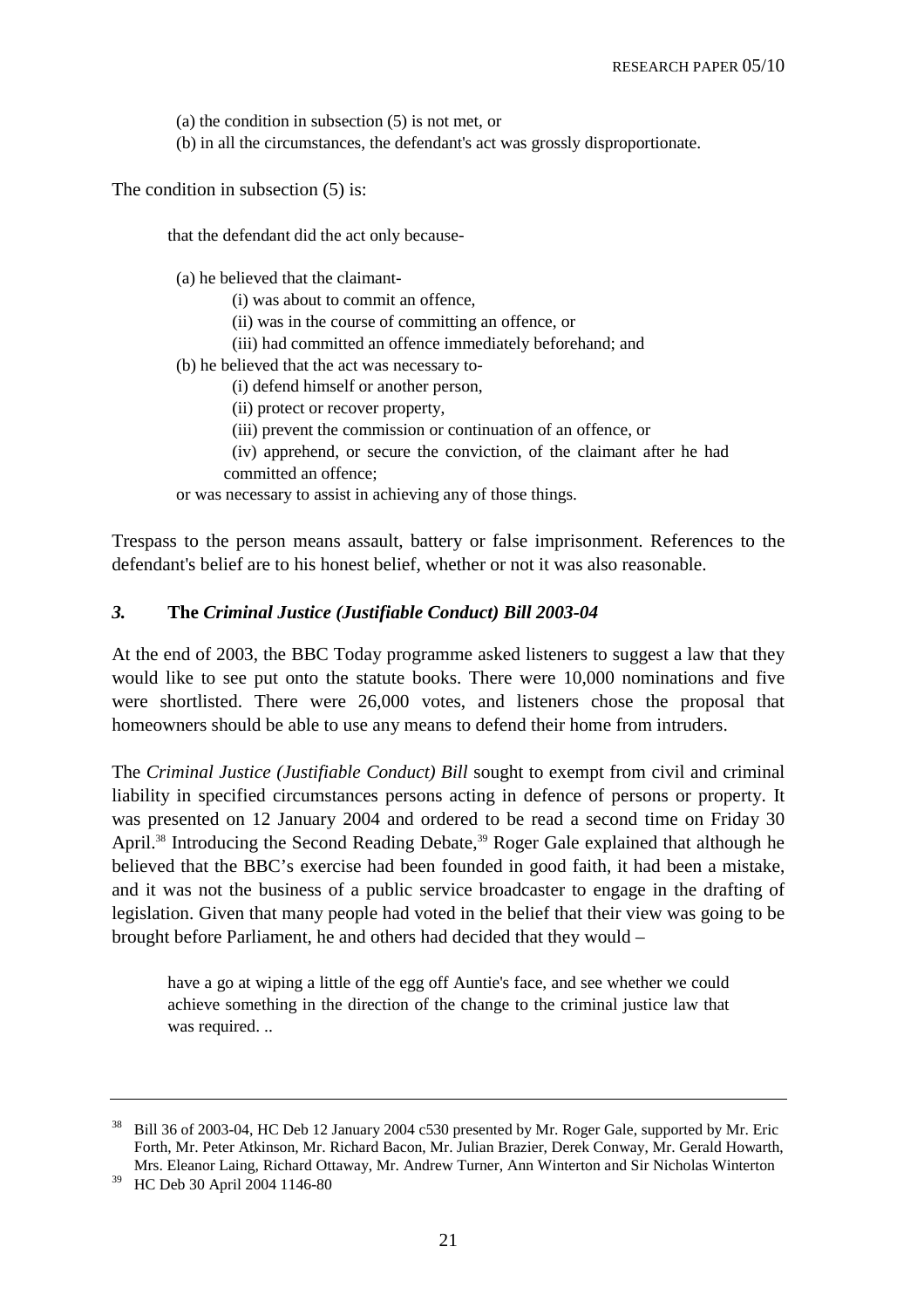He explained that his Bill had been drafted by former Parliamentary Counsel, Frances Bennion and that:

We are seeking to address the underlying perception that the criminal justice system has moved towards the criminal as the victim and away from the interests of the real victim of the crime—in this case, the householder, be that person tenant or house owner.

Under clause 1of Roger Gale's Bill a person who was the occupier of a dwelling (or whose presence was licensed by the occupier) would not have been guilty of an offence by reason of any act done by him in relation to the person or property of a trespasser (or would-be trespasser) if he believed (whether reasonably or not) that he was acting

- in self-defence, or
- in defence of another person, or
- to preserve or protect property, or
- to apprehend the trespasser or any other suspected wrongdoer, or
- otherwise in prevention of crime.

Mr Gale said:

I am indebted to Mr. Andrew Hawkins of Communicate Research. Hon. Members may have seen the results of his poll, which were published at 1 o'clock this morning. Mr. Hawkins conducted a survey of 201 Members of Parliament or almost a third, which is a fair sample. I take no particular satisfaction from the poll, because 56 per cent. of Members on both sides of the House believe that the law should stay as it is. A mere 4 per cent. believe that the law should be changed so that householders are permitted to use any means—as the Bill states—to defend their homes in the case of burglary. However, 40 per cent.—so a total of 44 per cent.—believe that the law should be changed so that householders are permitted to use greater force, but not any means whatsoever, to defend their homes in the case of burglary.

The public, in radio and press polls, have made their view abundantly plain. The House has a clear duty to listen to that public voice, as well as to the honourably expressed views of hon. Members on both sides of the House. The balance at the moment is a fine one. A significant minority of hon. Members, without having heard the arguments that I have made today, believe that the prevailing circumstances warrant change.

Eric Forth said:

What we are discussing is not a rare occurrence but all too frequent. .. the law of this land should be framed in such a way as to give maximum protection to lawabiding occupiers of premises, rather than seeming to lean over backwards to favour the people who are breaking and violating the law, entering premises and causing such upset.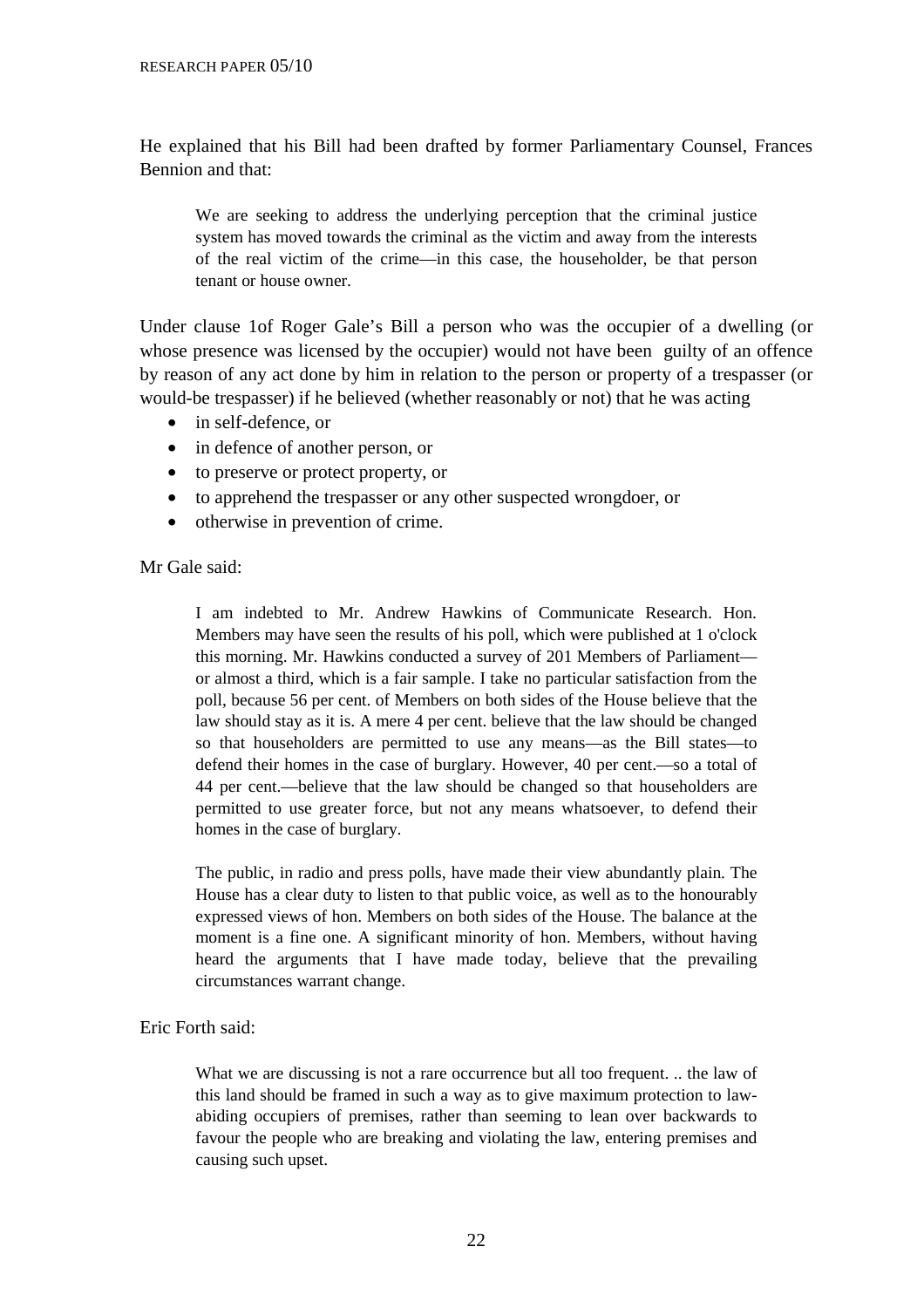Home Office Minister Fiona Mactaggart replied:

Following the Martin case, there has been a cloud of confusion about the current state of the law, and some issues remain properly to be remedied.

… The proposed Bill would give a person virtual immunity from prosecution for any act done by him if he believed, "whether reasonably or not", that he was acting in self-defence or that he was acting to preserve property, to apprehend a wrongdoer or to prevent a crime, and believed—again, "whether reasonably or not"—that the other person was a trespasser. That is certainly a step too far. .. When there was a clearly disproportionate response to an incident, where someone was seriously injured or killed, no responsible person would want to find that the perpetrator did not have to answer for those actions before a jury.

It is for a jury to decide whether someone is acting reasonably or unreasonably and whether their actions are proportionate and justifiable or not. To allow someone to use any means to defend themselves could include, for example, being able to use weapons to kill an intruder. That would clearly be a disproportionate and unreasonable response to an unarmed burglar.

… I know that in some cases people feel that the law is not protecting them, and that is what has led to this proposal. We need to make sure that the law is operating as it should, but putting householders beyond its reach would not help the law to protect them. Rather, it would create an acceptance of lawlessness and a spiral of violence and retaliation that would make the situation worse. It would create a situation in which people felt that they had to go armed in order to protect themselves. That cannot be what we want to achieve.

That Bill made no further progress.

#### **4. The Law Commission: partial defences to murder**

In July 2003 the Law Commission announced that it was reviewing the operation of the partial defences to murder of provocation and diminished responsibility, and also whether there should be a new *partial* defence where a person kills in circumstances in which the current defence of self-defence is not available because the force used was excessive.<sup>40</sup> In a consultation paper published in October  $2003<sub>1</sub><sup>41</sup>$  the Commission quoted from an article which had appeared in the *Justice of the Peace*:

In the particular context of a householder's right to defend his home and family, Dr Michael Watson has argued:

… a disarmed society depends on an efficient and effective criminal justice system. If the state cannot fulfil its side of the bargain, its courts

<sup>40</sup> Law Commission press release 3 July 2003

<sup>41 &</sup>quot;Partial Defences to Murder", Law Commission Consultation Paper No 173, 2003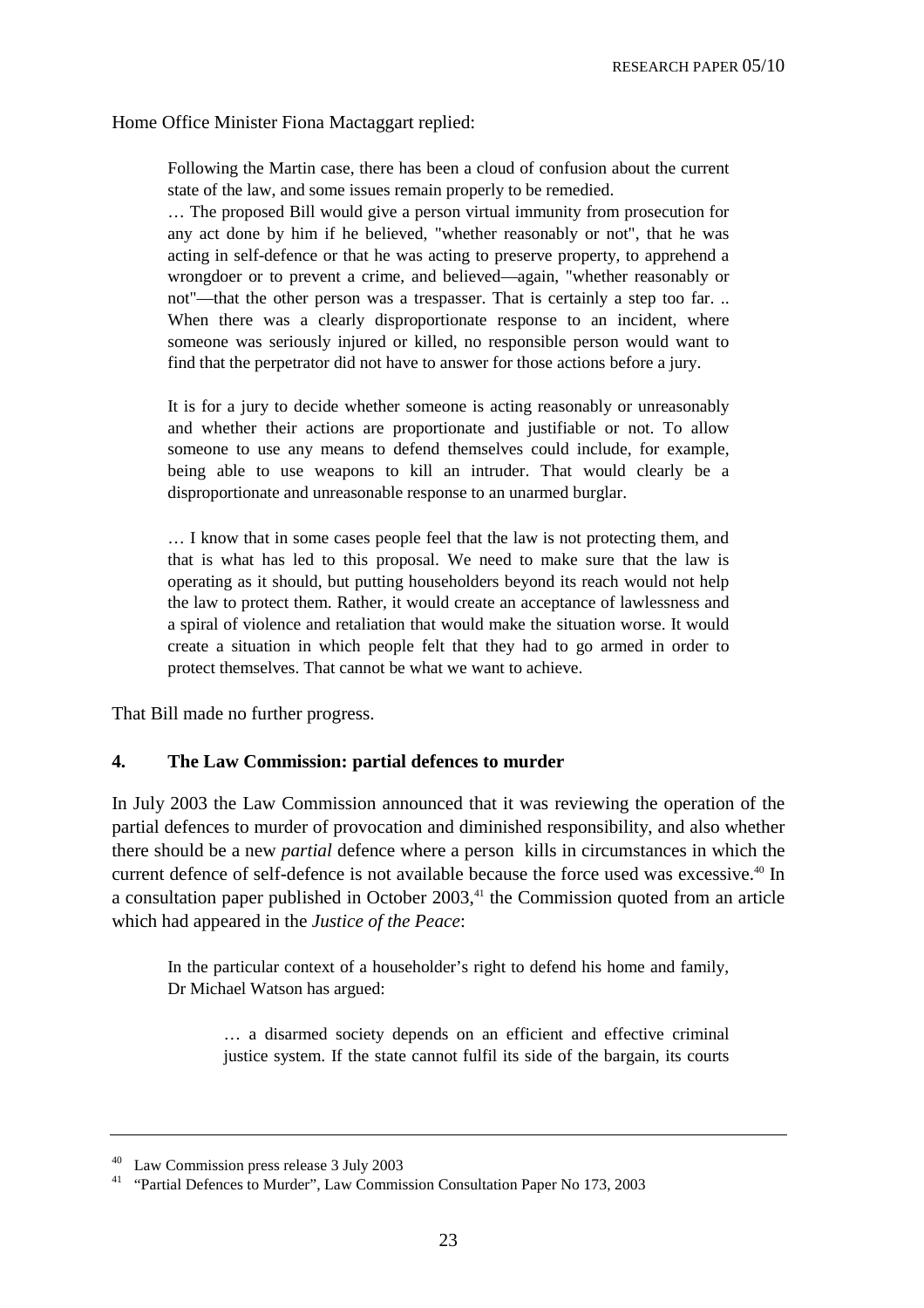should not be too hard on those who (in the heat of the moment) use more force than may later seem reasonable. A strong case can be made for establishing a presumption that force used in self-defence- and defence of the home- is reasonable and lawful. $42$ 

After summarising the law and developments in the UK and a number of other jurisdictions, the Commission sought views about partial defences, including a possible partial defence of excessive force in self-defence. In May 2004, it published provisional conclusions including a proposal that the provocation defence should be recast in a way which would include (subject to safeguards) excessive force in self-defence, so that a separate partial defence would not be proposed.<sup>43</sup> It also stated its intention of saying in its report that the law of homicide needed reviewing. In its final report it explained that the arguments in favour of a new partial defence had concentrated on two categories of defendant, one of which was –

The householder who responds in fear of physical attack from an intruder and, whom it is said, the present law places in the exquisite dilemma of having to respond "reasonably" or not at all.

Some consultees had suggested that although the *Palmer* direction was theoretically generous to the defendant, it did not always work justly where a weaker party uses a degree of force against a stronger opponent which is greater than would be proportionate as between people of equal strength.<sup>44</sup> From consultees' responses, it appeared that not all judges give directions to juries about the need to carefully consider the disparity of strength and vulnerability between the defendant and the other party in cases where it is relevant on the facts.

The Commission summarised the substance of the concerns relating to the threatened householder:

4.19 … there is a strongly held view among many members of the public that the law is wrongly balanced as between householders and intruders. We think that much of that public anxiety is based on a misunderstanding of the present state of the law, contributed to by incomplete understanding of certain notorious cases. We accept, however, that the law should provide explicitly for a partial defence to a charge to murder where a person of ordinary tolerance and self-restraint acts in fear of serious physical violence to himself or another. We acknowledge that such a person, though genuinely acting in fear, might not always act "reasonably" so as to attract the full defence of self-defence. In such a case, we conclude, he or she should not be convicted of murder but should receive a conviction which reflects

<sup>&</sup>lt;sup>42</sup> "Self-defence and the Home" 167 Justice of the Peace 486 at p 488. (28 June 2003)

<sup>43</sup> Law Commission, Partial Defences to Murder, Provisional Conclusions on Consultation Paper No 173, <http://www.lawcom.gov.uk/files/cp173-prov.pdf>44 *Palmer v The Queen* [1971] AC 814, see Part IIA above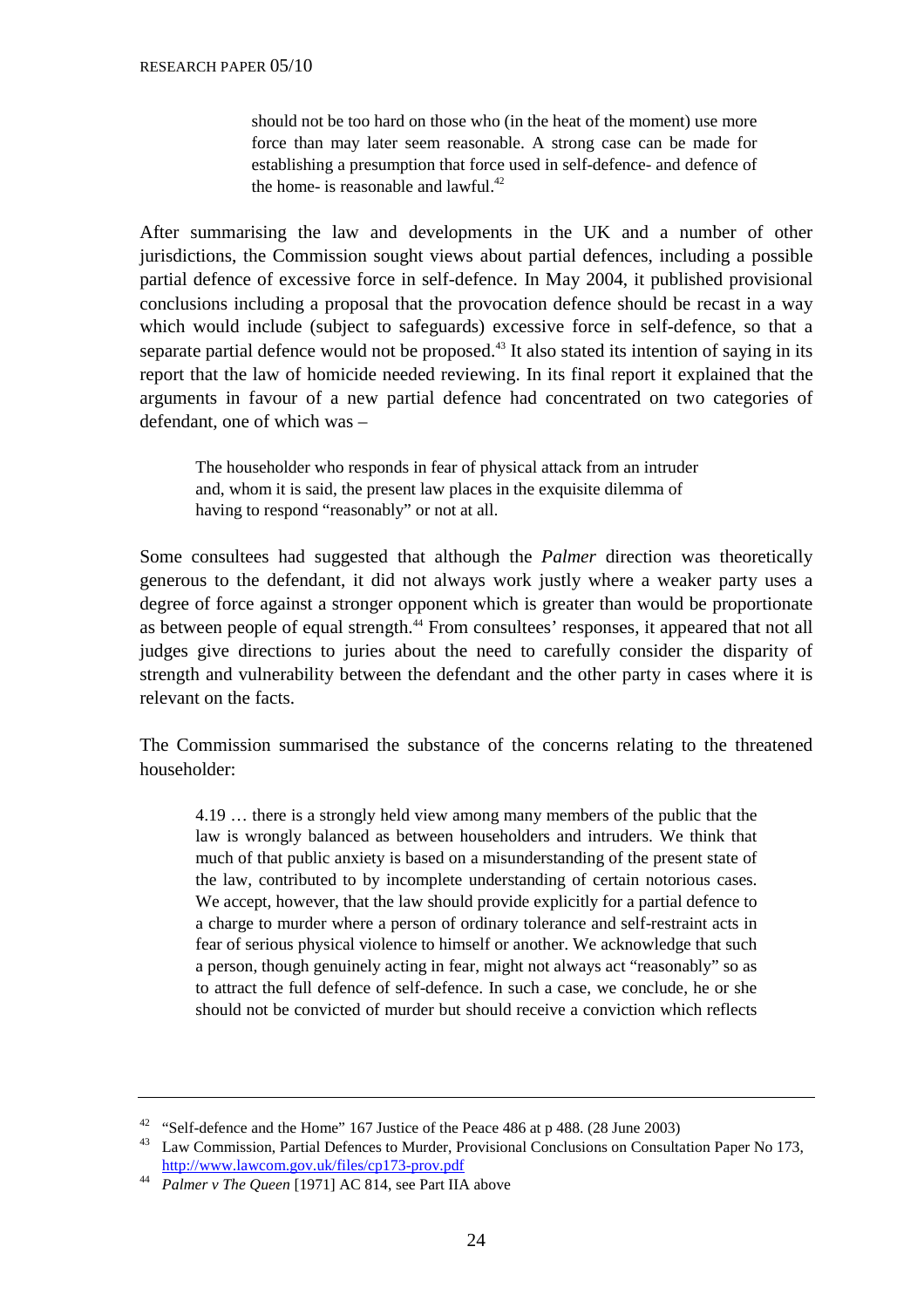his or her lesser degree of culpability. The law of self-defence should not be a case of "all or nothing".<sup>45</sup>

#### **5. Review of the law of murder**

In October 2004 a Home Office press release announced that there would be a review of murder law, following the Law Commission's recommendation that the law needed fundamental reform:

The Home Secretary said that the law needed to be clear, comprehensive and fair to ensure public confidence in the criminal justice system. However, he said the Government remained committed to retaining the mandatory life sentence, and to the murder principles set out in the Criminal Justice Act 2003.46

On the following day, Mr Blunkett explained that it had been had been his intention to address the issue of the homicide review during Third Reading of the *Domestic Violence, Crime and Victims Bill*—a debate that did not take place. He said that he proposed to establish a review, the terms of reference for which he would lay before the House shortly.<sup>47</sup>

#### **6. Press campaign**

Following the fatal stabbing of Robert Symons, a schoolteacher, who disturbed a burglar at his family home in Chiswick on 20 October 2004, the *Sunday Telegraph* launched a campaign for the law to be changed to give householders the right to use whatever force is necessary against intruders. The leading article said:

There is no more fundamental right than that of individuals to protect themselves, their families and their homes from criminals who break in and attempt to steal their property. It is the most basic one which government exists to protect - and when it fails to protect it, government neglects its most elementary duty.

Successive governments have conspicuously failed to discharge that duty: more people than ever are being assaulted in their own homes, and having their property burgled. Worse, the laws that governments have passed have punished citizens when they have tried to make up for that failure by asserting that right for themselves….

There is little doubt that had Mr Symonds taken a knife, and plunged it into his assailant's chest, it is he who would now be facing prosecution for murder. The

<sup>45</sup> Law Com No 290, August 2004

<sup>&</sup>lt;sup>46</sup> "Putting victims first: the Domestic Violence, Crime & Victims Bill", 27 October 2004, Home Office Press Release 332/2004 47 HC Deb, 28 October 2004 c1578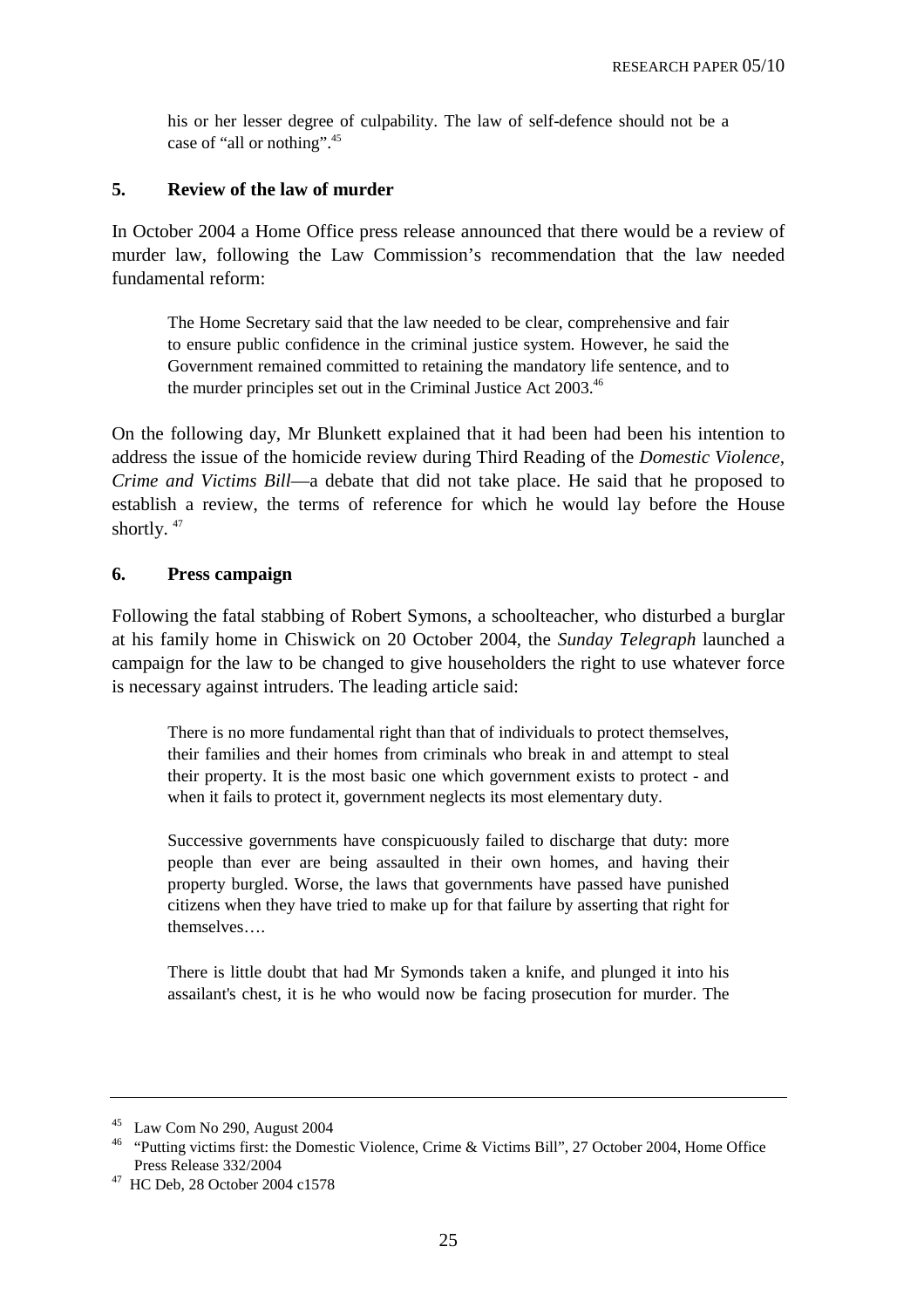law indeed states that a home-owner can use "reasonable force" to protect himself and his property from an intruder. But no one knows what "reasonable force" is.<sup>48</sup>

The newspaper also reported on support for its campaign from different sources:<sup>49</sup>

David Davis, the shadow Home Secretary, said the law should be "rebalanced" to do more to protect householders from violent criminals… As pressure mounted on the Government to act, Mr Davis said: "The law needs considerably more clarification and should be rebalanced in favour of householders and against criminals."

His comments represent a hardening of the Tory line following recent highprofile cases…

David Burnside, the Ulster Unionist MP for South Antrim who has taken up the case of three elderly constituents who were attacked in their home, said: "People are afraid to defend themselves in their own homes. They think the law won't protect them, or that they will be sued if they harm the intruder. This is insane. The law needs to be changed.

"Once a burglar enters someone's home with the intent of robbing them, raping them or hurting them they should lose their rights to protection from the law."

… Even the Home Office is uncertain about householders' rights. A journalist from this newspaper contacted its public inquiries office, posing as a member of the public, to ask what was "reasonable force".

After being placed on hold while the inquiry was passed from one stumped official to another, the reporter was offered the following: "There is no definition of what 'reasonable force' is. The law doesn't go into that level of detail. It is for the police to look into individual cases."

A spokesman for Liberty, the human rights organisation, said: "This needs to be clarified. No one has a clue what reasonable force means."

On 28 November the *Sunday Telegraph* added a number of retired chief constables to its list of campaign supporters. William Wilson from central Scotland said that he could identify a trend for the law being tougher on the householders than it used to be. Sir Geoffrey Dear from the West Midlands thought that the CPS had been looking at reasonable force in far too narrow a way, and had not tried to put themselves sensibly and properly in the place of the householder:

<sup>48 &</sup>quot;The State's first duty", 24 October 2004, *Sunday Telegraph*

<sup>&</sup>lt;sup>49</sup> "Let public fight back against the burglars" ibid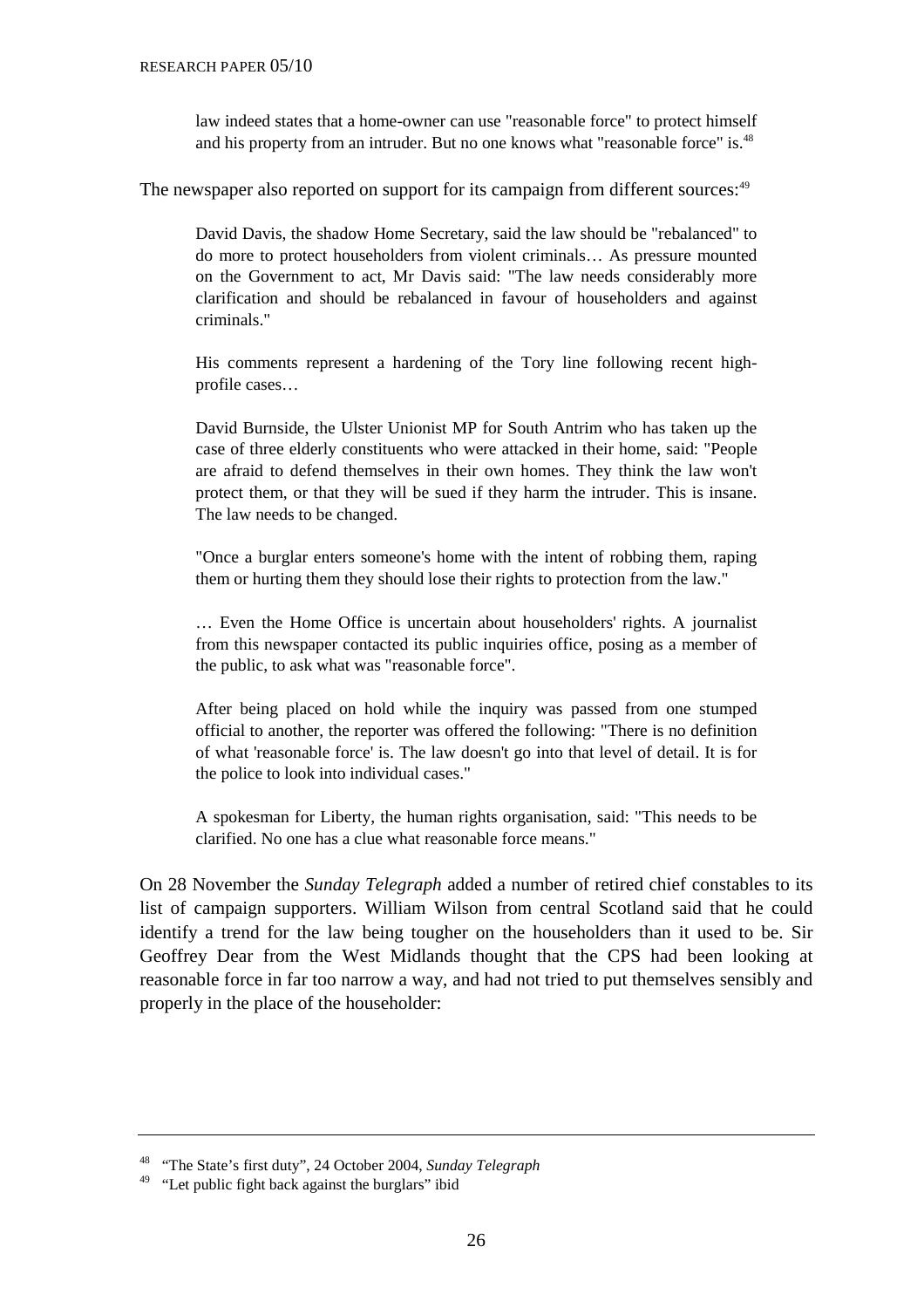If you chance upon somebody in the dark you have no idea what he has in his hand... I don't think you have time to weigh up what is proportionate and what isn't. I say that if you hit him and cause grave damage, then tough.

Peter Joslin from Warwickshire said that the police advice to lock yourself away in a room and dial 999 was all very well, but life wasn't like that.

In early December Sir John Stevens, the Metropolitan Police Commissioner told the *Telegraph* his view that those who defended their families and property should only face prosecution over injuries to intruders in extreme circumstances, where they could be shown to have used gratuitous violence. He said that the current test of reasonable force seemed to be weighted against the householders, and he suggested that there should be a presumption in law -

…that the person using the force to defend themselves is acting within the law rather than the other way round.<sup>50</sup>

Tom Buchan, president of the Association of Scottish Police Superintendants, apparently agreed.<sup>51</sup>

# **III Reactions to the Bill**

The announcement that Patrick Mercer had secured first place in the ballot and would introduce a Bill, with the full support of the Conservative party, immediately intensified the debate. He said that his Bill would not affect cases like Tony Martin's, whose use of force had been grossly disproportionate, but would affect cases like Brett Osborn's:

Osborn is serving a five-year sentence for manslaughter. One of the issues that led to the decision to prosecute him for murder was that he failed to "warn the intruder that he had a knife and might stab him with it if he did not desist".

This is preposterous - but it is the kind of thing that happens under the present law. Cases such as Osborn's give the lie to the claim, made so often by government law officers, that "no one has been unjustly convicted" under the existing legislation. Many more people have had to endure the stress and strain of having a prosecution hanging over their heads for months - only for the judge to dismiss the case as "manifestly absurd" once it comes to court. Those people do not end up in prison but they do suffer the protracted torture of the legal process.

Under my Bill, no one will be prosecuted for taking the kind of action Osborn took. We will frame the Bill's language very carefully to ensure that result. To those who insist that the term "not grossly disproportionate" still leaves too much latitude to the Crown Prosecution Service (CPS), and that the CPS will inevitably

<sup>50 &</sup>quot;Time to let people kill burglars in their homes, says Met chief", 4 December 2004, *The Telegraph*

<sup>51 &</sup>quot;Top policeman backs 'right' to kill intruders", 5 December 2004, *Scotland on Sunday*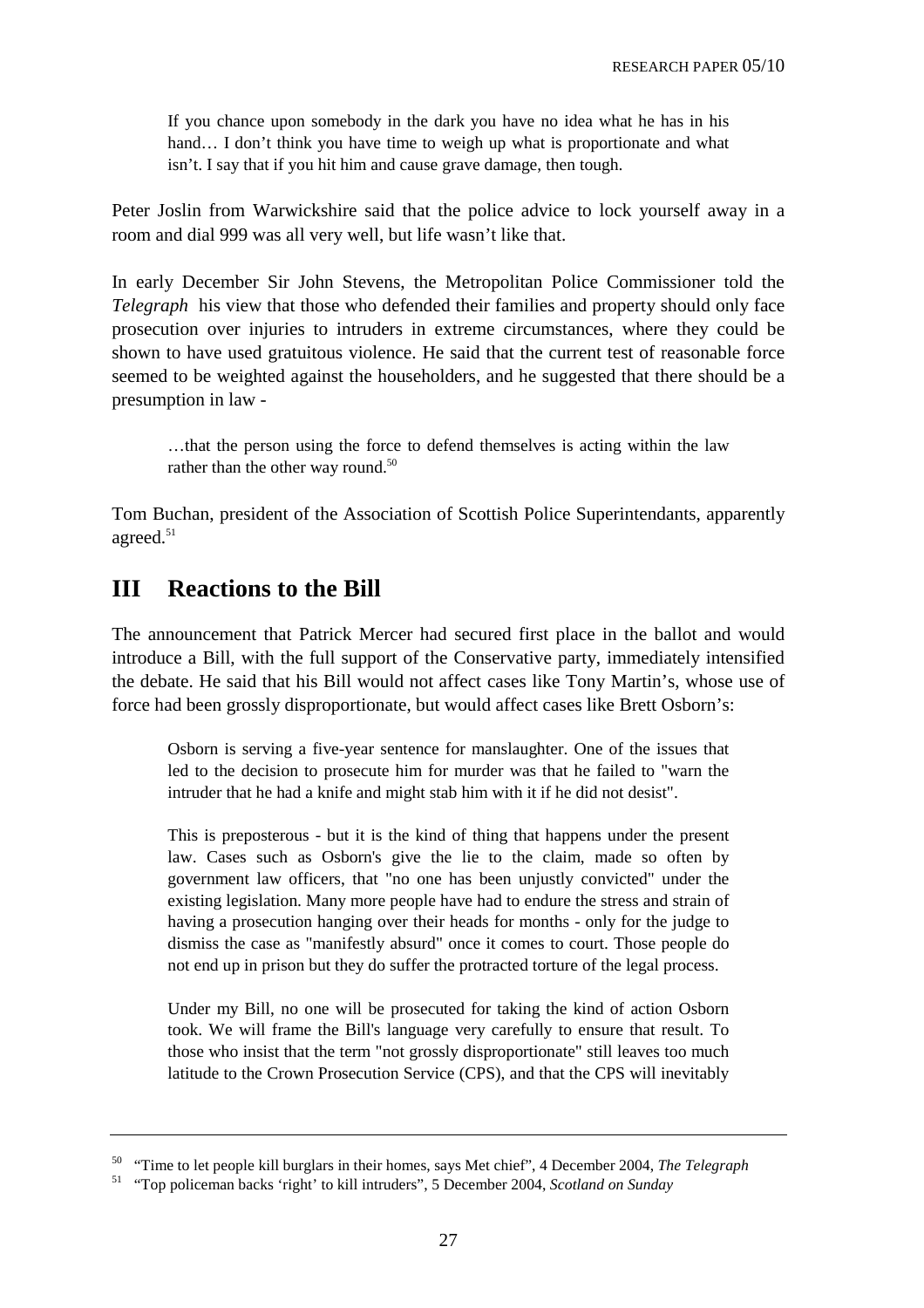twist the phrase so as to bring unjust or unfair prosecutions, I simply reply that there will be a clause in my Bill that will make the Attorney General personally responsible for any decision to prosecute an individual for using "grossly disproportionate force" in defence of his family and his property. That means the Attorney General will have to take the decision to prosecute himself. I have no doubt that this will act as a very effective disincentive to bring prosecutions in marginal or debatable cases.

Michael Howard said:

If a burglar breaks in, attacks you and you defend yourself, you can find yourself in the dock. Most people think that's absurd - typical of the "topsy turvy", politically correct world in which we live. Gone are the days when your home was your castle. People deserve to feel safe in their own homes. If criminals break into people's houses and attack them, homeowners must be able to defend themselves. Patrick Mercer's Private Members Bill will ensure that they can.

Mark Oaten, Liberal Democrat Shadow Home Secretary, said:

We agree with the Conservatives that the law should back members of the public who use proportionate force in self-defence. The law does need to be clearer, but any changes to it must not create a climate where anything goes, as there is a danger that a nasty situation could turn into a fatal and tragic one.<sup>52</sup>

Sir John Stevens was said to be in total support of the plans:

A Metropolitan Police spokeswoman said [Michael Howard] had met Sir John and deputy commissioner Sir Ian Blair, who will be the force's next chief.

"They have not seen the private member's bill in full but do support the 'grossly disproportionate' threshold that Mr Howard suggests be used as the test for whether a householder should be prosecuted".<sup>53</sup>

Lord Falconer of Thoroton, the Lord Chancellor, agreed that it was important for people to know that they could use force to defend themselves but argued that no law change was required.

Former editor, Andreas Whittam Smith, writing in *The Independent,* urged reflection before the momentum became overwhelming. He described his own experience as a juror in a case where a defendant pleaded self-defence and was acquitted, and went on:

 $52$  "Public must be allowed to use proportionate force in self-defence – Oaten" 7 December 2005, Liberal Democrat press release<br>
<sup>53</sup> "Law on intruders to be reviewed" 7 December 2004, BBC news

[http://news.bbc.co.uk/1/hi/uk\\_politics/4075411.stm](http://news.bbc.co.uk/1/hi/uk_politics/4075411.stm)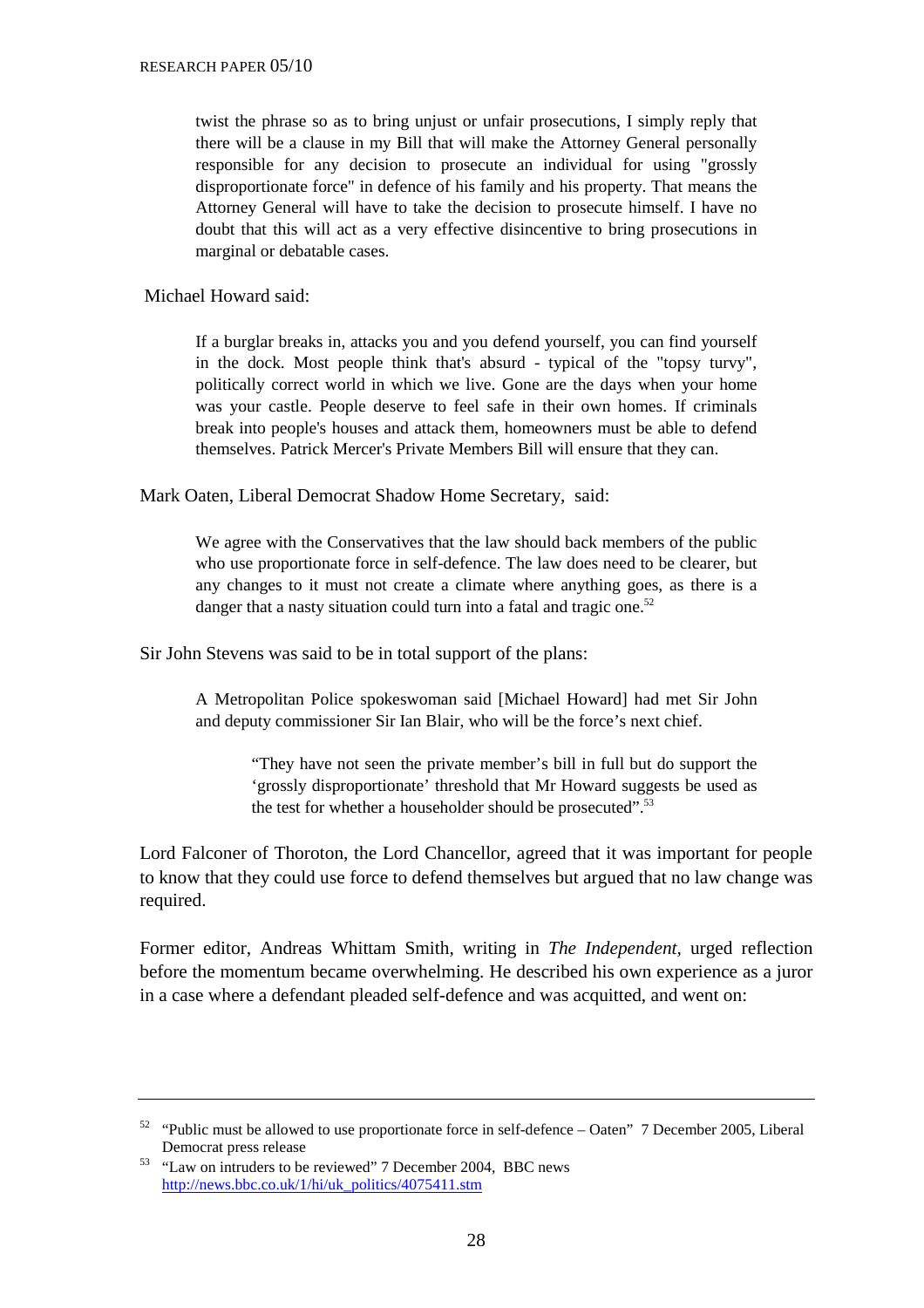[Sir John Steven] is right in the sense that people have got it into their heads that they will inevitably be charged and found guilty of assault or murder if they strike first. And if householders are confused about their rights, then they may fatally hesitate when they should act promptly to save their property or their lives…. Let us accept that Sir John is right. There is confusion, - though I would be surprised to find that the 'reasonable force' test isn't working well in practice. Nonetheless the standard way of clarifying a misunderstood area of the law is for the Lord Chief Justice to make a statement that reminds people of what the law actually is… Failing this however, the wording of the relevant law should be tightened up but not going so far as the version likely to be proposed in Mr Mercer's Bill.

A different angle was suggested by Professor Patrick Atiyah who wrote to *The Independent*, saying that, like most lawyers, he had shared the view that there was no need for a change in the law:

But reading many newspaper accounts of such cases in the past year or two has changed my mind, because it seems quite clear that when an intruder is injured or killed, police and prosecuting authorities now often take the view that it is not their job to decide whether the householder used reasonable force, but that the case should be laid before a jury. Even when the facts appear absolutely clear, and an acquittal by the jury is virtually certain, prosecutions are frequently brought; indeed judges have sometimes criticized cases that should never have been brought.

Some may think that if an acquittal is a certainty, it does not matter if a prosecution is brought but this overlooks what a horrible experience it is for the householder – by definition the victim of an illegal intrusion into his house – to be questioned by the police as though he is the suspect, then arrested charged and fingerprinted and finally, after perhaps several months' delay, to be brought before a court before he is finally vindicated.<sup>54</sup>

In Prime Minister's Questions on 8 December 2004, Tony Blair said:

What we have said is that we will consult chief police officers, the Crown Prosecution Service and, indeed, the Attorney-General. I entirely understand the concern about this particular issue and I share the general view of the Metropolitan Police Commissioner. If we get the right response from those people, we will, of course, support a change in the law. As I understand it, the particular private Member's Bill has not yet been published. We will have to consider the best way to take it forward, but I entirely share and understand the concern and hope that we can reach agreement on it.

Lord Goldsmith, the Attorney-General, said in an interview for *The Observer* that criminals must also have the right to protection from violence:

<sup>&</sup>lt;sup>54</sup> "Burglary victims must be spared humiliating prosecutions", 7 December 2004, The Independent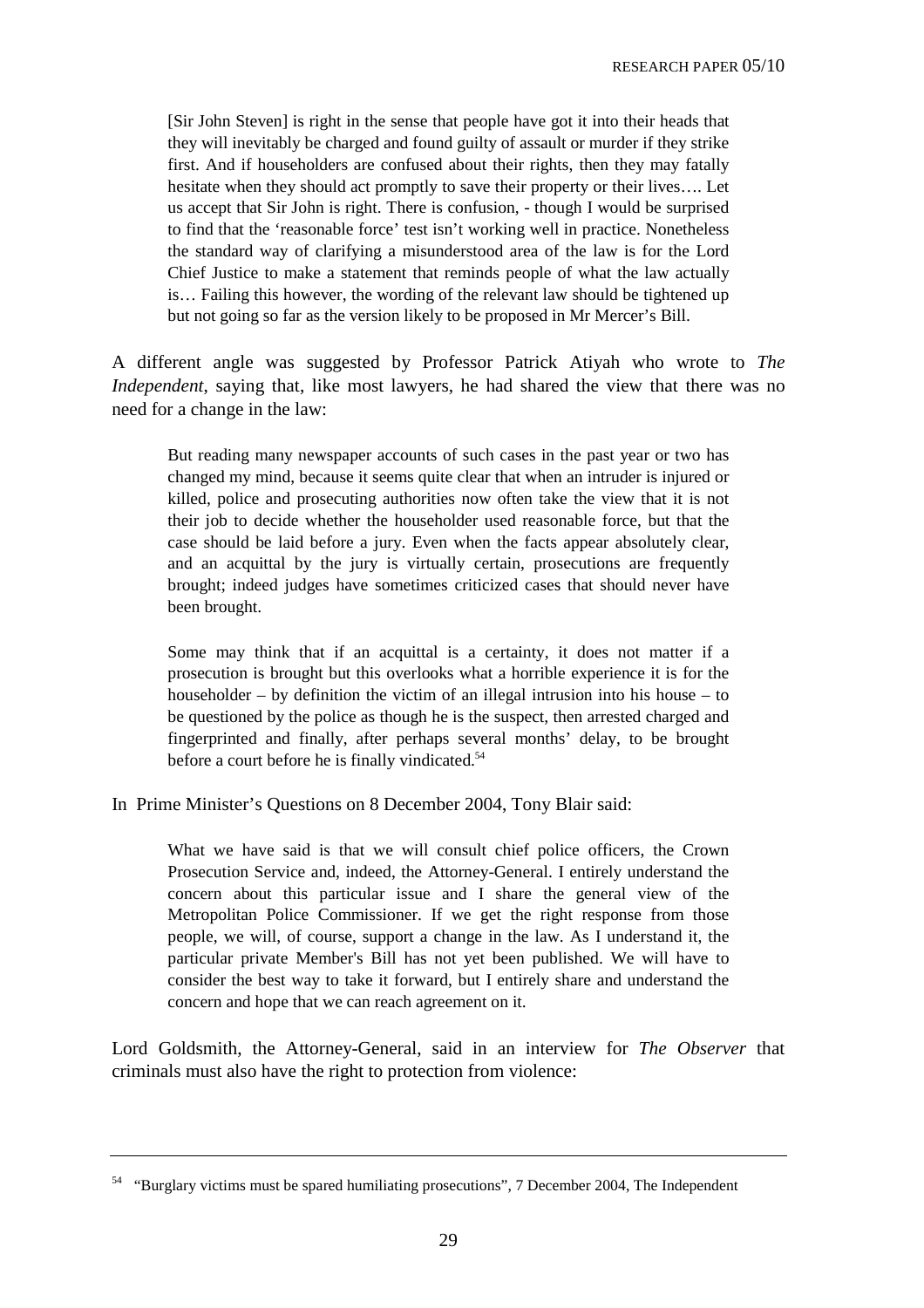Goldsmith said he was obliged to carry out the review but remained unconvinced of the need for new legislation. He said the problem had been blown out of all proportion by publicity surrounding Tony Martin, the Norfolk farmer who was prosecuted for shooting a fleeing teenage burglar in the back.

'There are very few cases that have given rise to this problem. Besides Tony Martin, there's only one I know about,' said Goldsmith. 'Police and prosecutors have been very understanding of people who act to protect themselves and their property. The law says there's a limit to the force you can use, but it is judged by what you believe the position is, even if you turn out to be mistaken.<sup>55</sup>

On the day of the Bill's introduction, the Home Secretary made a written statement explaining the Government's position:

Concerns have been raised about the ability of householders to use reasonable force to defend themselves, their families, their homes and their property. The Prime Minister stated on 8 December that the Government appreciate that real public concern exists over these issues, and that they would be reviewed.

Accordingly, the Government have considered, in consultation with the Association of Chief Police Officers (ACPO), the Crown Prosecution Service (CPS) and the Director of Public Prosecutions (DPP), how best this matter should be addressed.

I have concluded that the current law is sound but needs to be better explained to all concerned, especially for householders.

I very much welcome the new guidance on "Charging Standards for Prosecutors" published by the CPS in November, which I believe demonstrates clearly that the law is on the side of the victim and that householders are entitled to use reasonable force to defend themselves, their families and their property.

Moreover I welcome the determination of ACPO to ensure that the new guidance clarifies the detail of this law for every police officer.

I have come to the conclusion that this guidance and clarification will ensure that the current law is properly understood and implemented; and that therefore no change in the law is required.

The Government in conjunction with the CPS and ACPO will shortly publish and promulgate information which makes it clear to the public that the current law ensures that appropriate steps to protect themselves, their family and their property will always be justified.<sup>56</sup>

<sup>55 &</sup>quot;Attorney General defends burglars' rights", 12 December 2004, *The Observer*

<sup>56</sup> HC Deb 12 January 2005 c20WS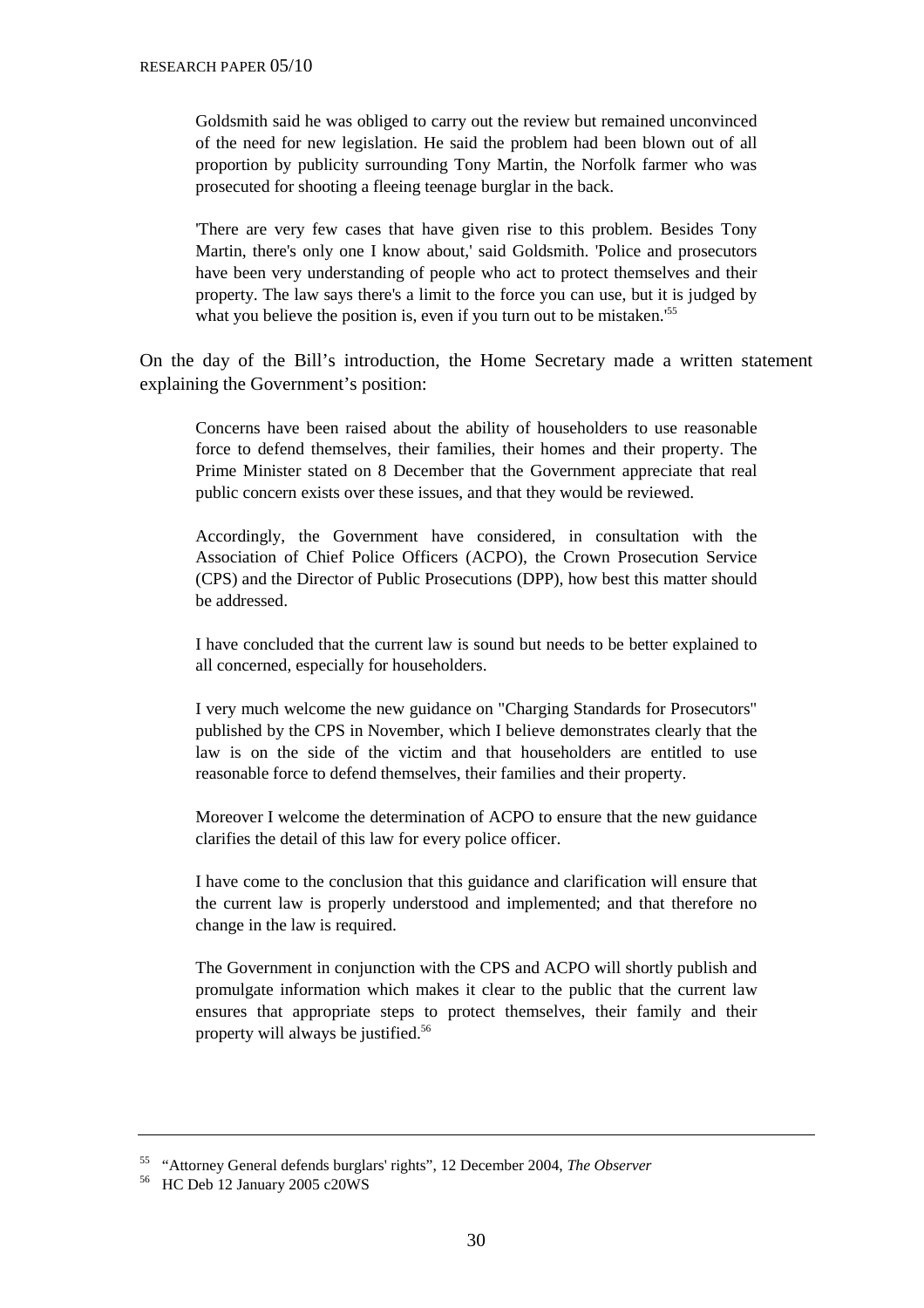The Director of Public Prosecutions issued press releases supporting the announcement and giving examples of cases where householders or other victims had *not* been prosecuted.<sup>57</sup> These were:

- Robbery at a newsagent's. One of the two robbers died after being stabbed by the newsagent. The CPS did not prosecute the newsagent but prosecuted the surviving robber who was jailed for six years (Greater Manchester);
- A householder returned home to find a burglar in his home. There was a struggle during which the burglar hit his head on the driveway and later died. No prosecution of householder who was clearly acting in selfdefence (Derbyshire);
- Armed robbers threatened a pub landlord and barmaid with extreme violence. The barmaid escaped, fetched her employer's shotgun and shot at least one of the intruders. Barmaid not prosecuted (Hertfordshire);
- Two burglars entered a house armed with a knife and threatened a woman. Her husband overcame one of the burglars and stabbed him. The burglar died. There was no prosecution of the householder but the remaining burglar was convicted (Lincolnshire);
- A middle aged female took a baseball bat off a burglar and hit him over the head, fracturing his skull. The burglar made a complaint but the CPS refused to prosecute (Lancashire).

He said that the CPS routinely refused to prosecute those reacting in the heat of the moment to finding intruders within their homes:

"On an informal trawl the CPS has only been able to find 11 cases in the last 15 years where people have been prosecuted for attacking intruders into houses, commercial premises or private land. Only 7 of these appear to have resulted from domestic household burglaries."

He gave the following three examples of prosecutions:

A man laid in wait for a burglar on commercial premises, caught him, tied him up, beat him, threw him into a pit and set fire to him (Cheshire);

A number of people trespassed on private land to go night-time fishing. They were approached by a man with a shotgun who threatened to shoot them. They

<sup>57 &</sup>quot;CPS statement: Self Defence": "Homeowners and self defence - DPP issues further details of cases" , 12 January, CPS press notices 105/05, 106/05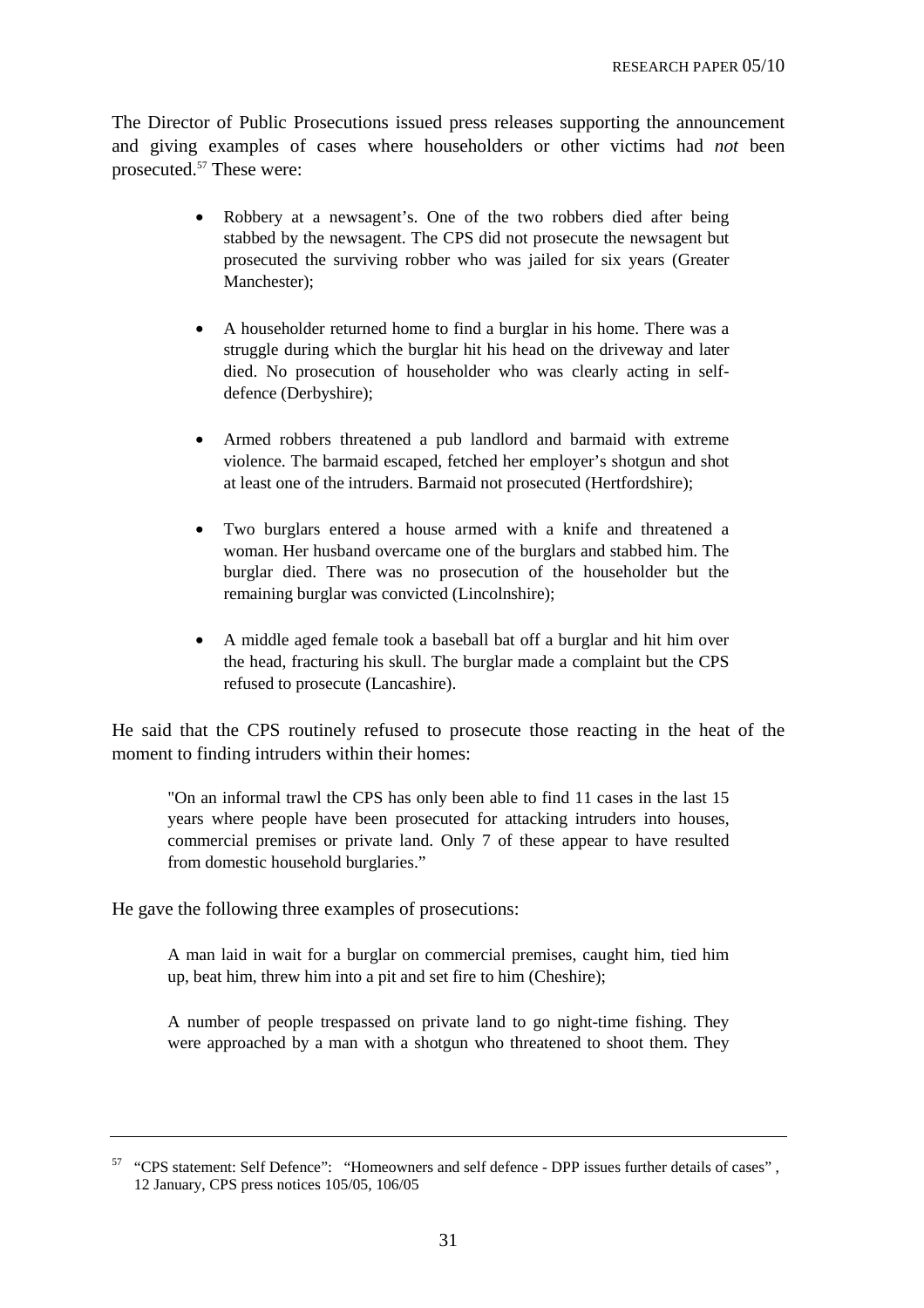ran away but one of the men was shot in the back with a mass of 40 shotgun pellets (South Wales);

A householder lay in wait for a burglar who tried to burgle his shed. The householder shot him in the back (South Yorkshire).

and added:

These examples show that prosecutors take great care over their decisions and have done for many years. So long as a householder is not acting in retribution or revenge, the force used in self defence would have to be wholly excessive and out of proportion before a prosecution would be contemplated.

The Home Secretary's announcement was welcomed by Mark Oaten, the Liberal Democrat home affairs spokesman, who said:

What we would not want to do is extend that so you actually feel it's your responsibility to go down the stairs and actually attack the burglar." But David Davis, the shadow Home Secretary, said: "We are disappointed Mr Clarke has chosen to fly in the face of so much compelling evidence that the law needs to be changed.<sup>58</sup>

The *Sunday Telegraph* commented that the list provided brief details and did not include names: 5 of the 11 had been acquitted. The article went on to give some details of a number of cases which appeared to have been omitted from the list.<sup>59</sup> The Home Secretary then wrote to the newspaper welcoming its contribution to the debate. He said:

My position on this issue is clear. I believe that an Englishman's home is his castle. It is the right of every British citizen to protect himself, his family and his home from intruders of any kind.

Ken McDonald, the Director of Public Prosecutions, has made it clear that householders will only be prosecuted if they use very excessive force in defending their home against intruders. Homeowners not prosecuted include those who have shot and stabbed burglars. The Crown Prosecution Service's informal survey also demonstrates that the number of such cases brought before the courts is extremely low.

I announced on January 12 that, following discussions with the Association of Chief Police Officers, the DPP and the CPS, I had concluded that the law was

<sup>58 &</sup>quot;Tougher burglar defence law is ruled out", 13 January 2005, *the Independent*

<sup>&</sup>lt;sup>59</sup> "The Government says there is no need to change the law on tackling burglars because a 'trawl' of its records found only 11 prosecutions of householders in 15 years It took us just one hour to find a further seven", 16 January 2005, *Sunday Telegraph*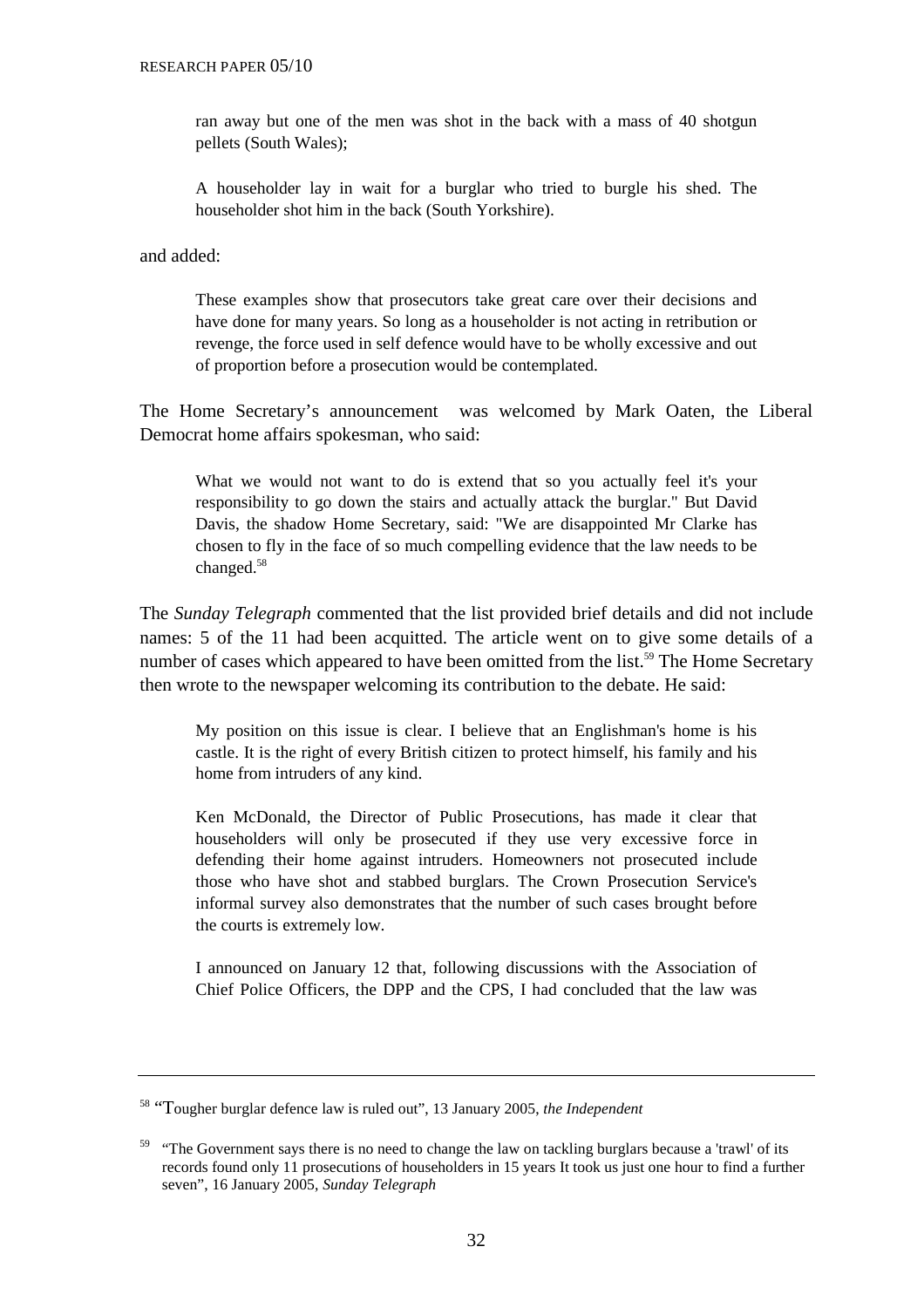sound. The law is, as Tony Martin's defending barrister, Anthony Scrivener, put it last year, "simple and weighted overwhelmingly in favour of the householder".

The key issue, now, is ensuring that householders understand the law. Next week the CPS and ACPO are launching their leaflet that sets out in plain language what householders' rights are, and the level of force that they can use when confronted by an intruder. The Government will be working with the CPS and ACPO to ensure that this reaches as many members of the public as possible. This process is vital to ensure there is public confidence in the law. $60$ 

# **IV Other jurisdictions**

While the current debate has focused on exactly when self-defence should amount to an absolute defence to criminal charges, there have also been moves to make partial defences available in cases which result in fatality. These defences could, for example, reduce the offence from murder to manslaughter in cases where a person has reacted with more than reasonable force. They would not affect cases where defendants, reacting with reasonable force, were entitled to be acquitted, but might be seen to produce a fairer result in some prosecutions which would result in murder convictions under the present law. The options are explored in detail in the Law Commission's Report, and its consultation paper, on Partial Defences to Murder.<sup>61</sup> The consultation paper includes commentary on the excessive use of force in self-defence, as a partial defence in other jurisdictions including Australia, Canada and Ireland.

There is wide variation between different countries in the extent to which a person who has killed or injured another will have a defence (to criminal charges) that he was acting in self-defence, or in defence of another person or of property. Many jurisdictions have criminal codes which set out more numerous categories of homicide and wounding than are recognised in English law, and the full or partial defences which may be available. Terminology also varies and straight comparisons are therefore difficult to make.

#### **1. France**

Article 122-5 of the French Criminal Code lays down the parameters of the "legitimate defence":

A person who, faced with an unjustified attack against themselves or another, carries out at that time an act required by the necessity of the legitimate defence of themselves or another is not criminally liable, except if there is a disproportion between the means of defence used and the gravity of the attack.

<sup>60 &</sup>quot;Clarke appreciates your views", 30 January 2005, *Sunday Telegraph*

<sup>&</sup>lt;sup>61</sup> "Partial Defences to Murder", Law Commission Consultation Paper No 173, 2003, <http://www.lawcom.gov.uk/files/cp173.pdf>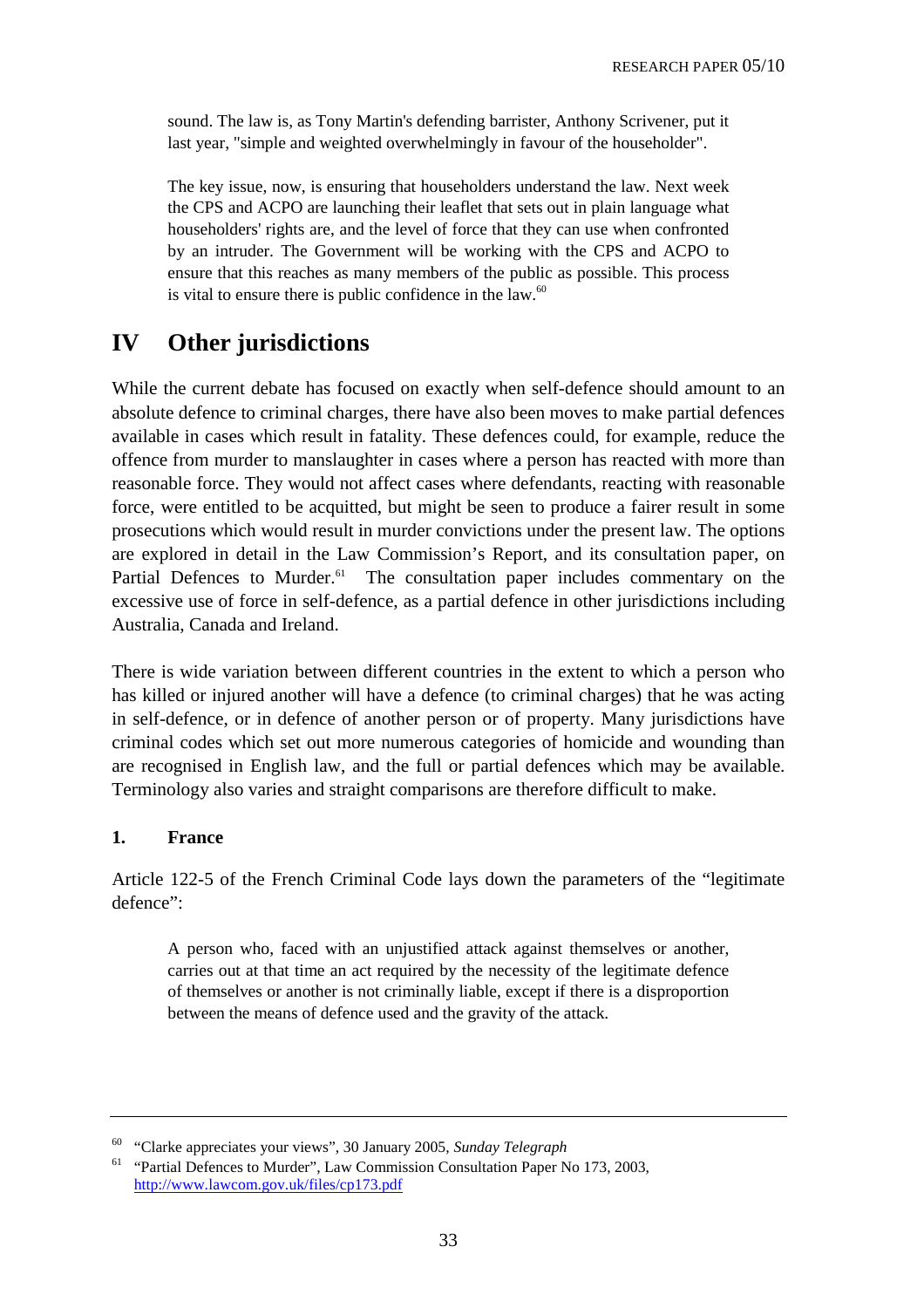A person who, in order to prevent the commission of a serious or major offence against property, carries out an act of defence, other than voluntary homicide, when this act is strictly necessary for the goal sought is not criminally liable when the means used are proportionate to the gravity of the offence. $62$ 

#### **2. New Zealand**

In New Zealand, the ACT (Association of Consumers and Taxpayers) Party, which describes itself as a modern liberal party, and has nine Members of Parliament, has recently published a draft *Crime (Self-Defence) Amendment Bill*. The Party's campaign appears to follow from the trial of a farmer who shot a man he caught stealing, in 2002. In October 2004 Paul McIntyre was acquitted on a charge of recklessly injuring the man, but faced a possible retrial on a lesser charge, on which the jury had been unable to agree.<sup>63</sup> The Explanatory Note to the draft Bill outlines the existing law, and its result, as well as explaining the purpose of the Bill. It states:

. Defenders who would previously have been commended are now routinely charged. Few defenders are found guilty, but their lives are irretrievably disrupted. Frequently the prosecution secure a consolation conviction for a lesser offence, perhaps under the Arms Act [ …]

• The current law draws fine distinctions according to whether the intruder has entered a house, or is merely lurking by the back door, whether it is a home, or a garage, whether he is taking property, or merely vandalising it.

• Defenders may use only what a court declares was no more than necessary or reasonable to avoid harm to the defender [….]

Uncertainty about what is "reasonable" or "necessary" promotes wasteful and unsuccessful prosecutions. Few result in conviction, but uncertain and unfairly complex law gets translated to folklore about the law that puts defenders at a safety risk.

• Defenders know that prosecutions involve huge delay, stress and the risk of revenge.

• Defenders can be financially destroyed by legal costs, but will never recover their losses from the intruder […]

• Defenders face wrongdoers who are encouraged into insolent trespass by their own folklore about the legal impotence of those they prey on.

• Defenders are discouraged from their safest course – that is, letting the offender know unambiguously that his best course is to stop what he is doing immediately, and leave. The straightforward and intuitive way to achieve that is to threaten "unreasonable" force. That is precisely what is currently forbidden.[…]

The Courts have made it more risky for defenders to use force than intruders. The law must be rebalanced so that it is oriented against aggressors.

<sup>&</sup>lt;sup>62</sup> Elliott *French Criminal Law*, 2001, p110<br><sup>63</sup> "Lawyer wants to avoid second trial" 27 October 2004, One News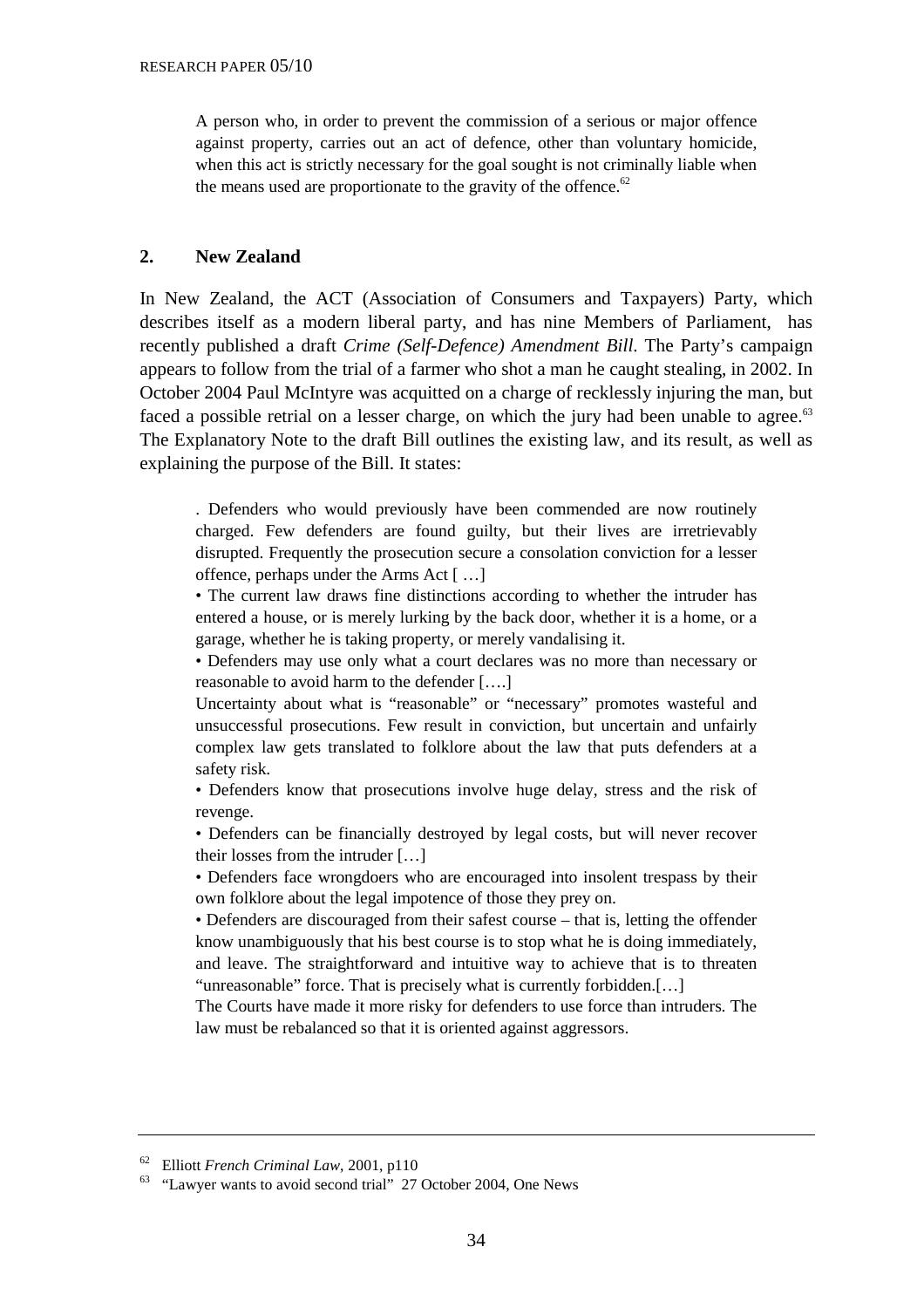The full text and other material are available electronically on ACT's website at: [http://act.org.n](http://act.org.nz.)z. The response of the Minister of Justice was that New Zealand's laws covering self-defence were clear, longstanding and shared by most other common law jurisdiction countries. He said:

"In regard to self defence, the statutory defence permits the use of reasonable force to defend oneself – and that force may include deadly force in certain serious circumstances.

"The force allowed by the law, however, must not be disproportionate or excessive to the threat faced.

"For example, if someone was attacking me with a knife or a gun, I would likely be justified in using deadly force to repel the attack. But if I saw a thief walking out of my house carrying a television set, I would not be justified in shooting him in the back.

"Where there is doubt about the reasonableness of the force used, police can lay charges and send the matter to the Courts.

"Overwhelmingly, juries in determining such cases have, in other than extreme cases, shown some sympathy for the position of the person protecting himself against criminal intruders.

"This law in one form or another has been in place for around a century, and has been well tested.<sup>64</sup>

#### **3. Canada**

The Canadian Department of Justice reviewed the defences of provocation, self-defence and defence of property, which were frequently invoked in the context of crimes involving the use of force. Canada's law of self-defence is governed by the Criminal Code. The basic principle which underlies self-defence is that a person who is attacked or assaulted is not criminally responsible for using a reasonable or proportionate amount of force against the person assaulting them. An attempt or threat to apply force also constitutes an assault. A person can therefore use defensive force in response to an apprehension of immediate or impending danger. The law also allows a person to use force to defend someone under their protection. The law does not permit excessive or unreasonable force. The provisions distinguish various factual circumstances in which self-defence can arise, and provide specific defences tailored to those circumstances. The consultation paper *Reforming Criminal Code Defences* was published in 1998. The Executive Summary states: 65

<sup>64 &</sup>quot;Self-defence laws are clear, says Goff" , 2 November 2004

<sup>65</sup> http://canada.justice.gc.ca/en/cons/rccd/summary.html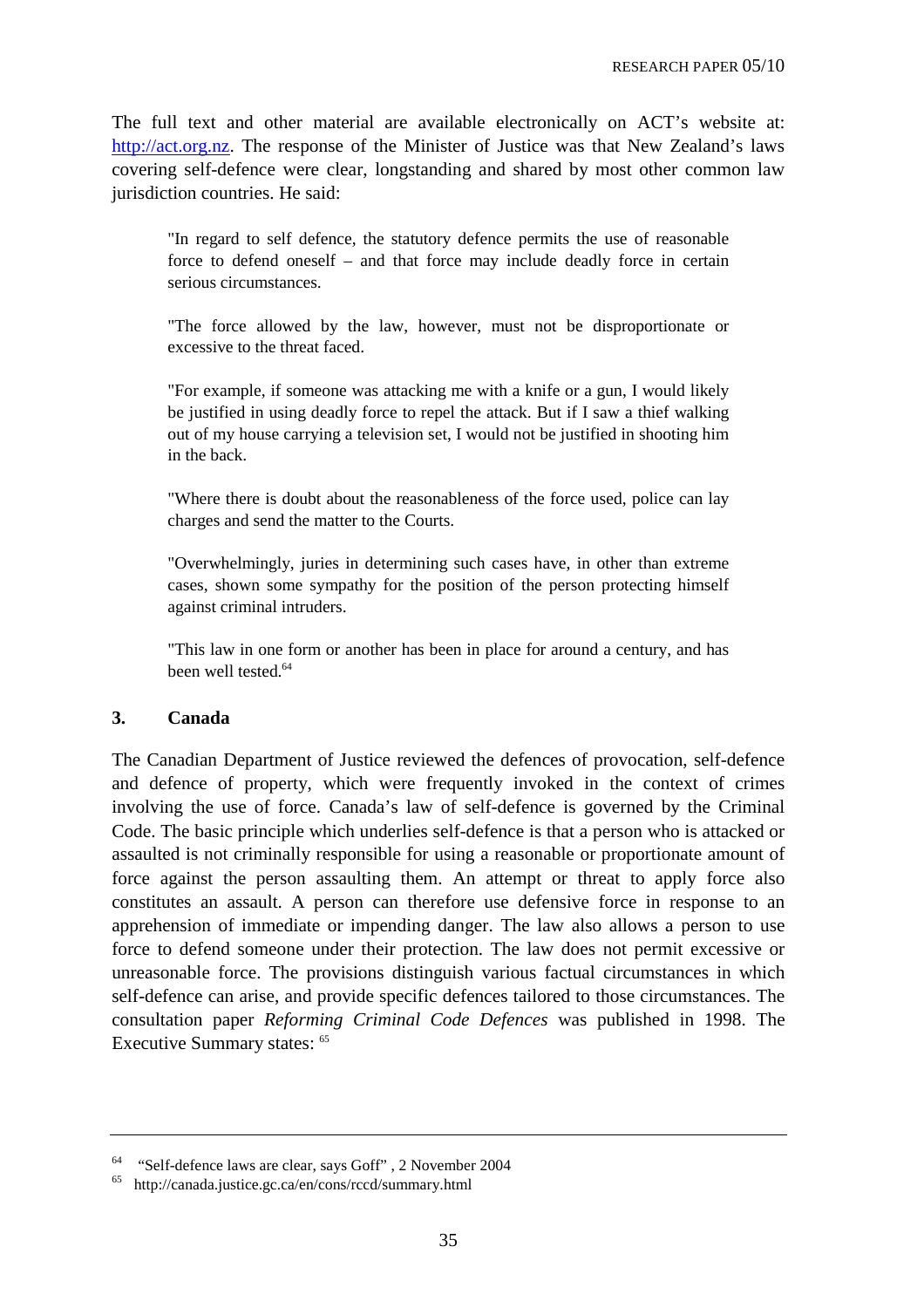Canada's laws for these defences have remained virtually unchanged for over a hundred years. Their application and meaning have been refined by decades of judicial interpretation, but the defences are still governed by the language of the Criminal Code. Many individuals and groups believe that these defences reflect archaic and outmoded values and principles and that they need to be reformulated to address modern concerns and realities, particularly in the domestic sphere…

There do not appear to have been any further developments.<sup>66</sup>

#### **4. Australia**

#### *a. New South Wales*

The *Crimes Amendment (Self Defence) Act 2001* codified the law with respect to selfdefence. The defence of self-defence is available in the following circumstances:

#### **418 Self-defence—when available**

(1) A person is not criminally responsible for an offence if the person carries out the conduct constituting the offence in self-defence.

(2) A person carries out conduct in self-defence if and only if the person believes the conduct is necessary:

(a) to defend himself or herself or another person, or

(b) to prevent or terminate the unlawful deprivation of his or her liberty or the liberty of another person, or

(c) to protect property from unlawful taking, destruction, damage or interference, or

(d) to prevent criminal trespass to any land or premises or to remove a person committing any such criminal trespass,

and the conduct is a reasonable response in the circumstances as he or she perceives them

The other provisions are:

Section 419 provides that the prosecution bears the burden of proof beyond a reasonable doubt that the person did not carry out the conduct in self-defence. Section 420 provides that self-defence is not available if the use of force involves the intentional or reckless infliction of death to protect property or prevent criminal trespass or remove a person committing criminal trespass.

Section 421 relates to the situation where excessive force is used in self-defence which results in death. In such a case, if the defendant believed that his conduct was necessary even though it was excessive, the defendant is not criminally

<sup>&</sup>lt;sup>66</sup> A 2003 report on another issue recommended that the discussions on the 1998 document be reopened, see http://canada.justice.gc.ca/en/dept/pub/smir/ms\_int\_rel\_report\_concrec.html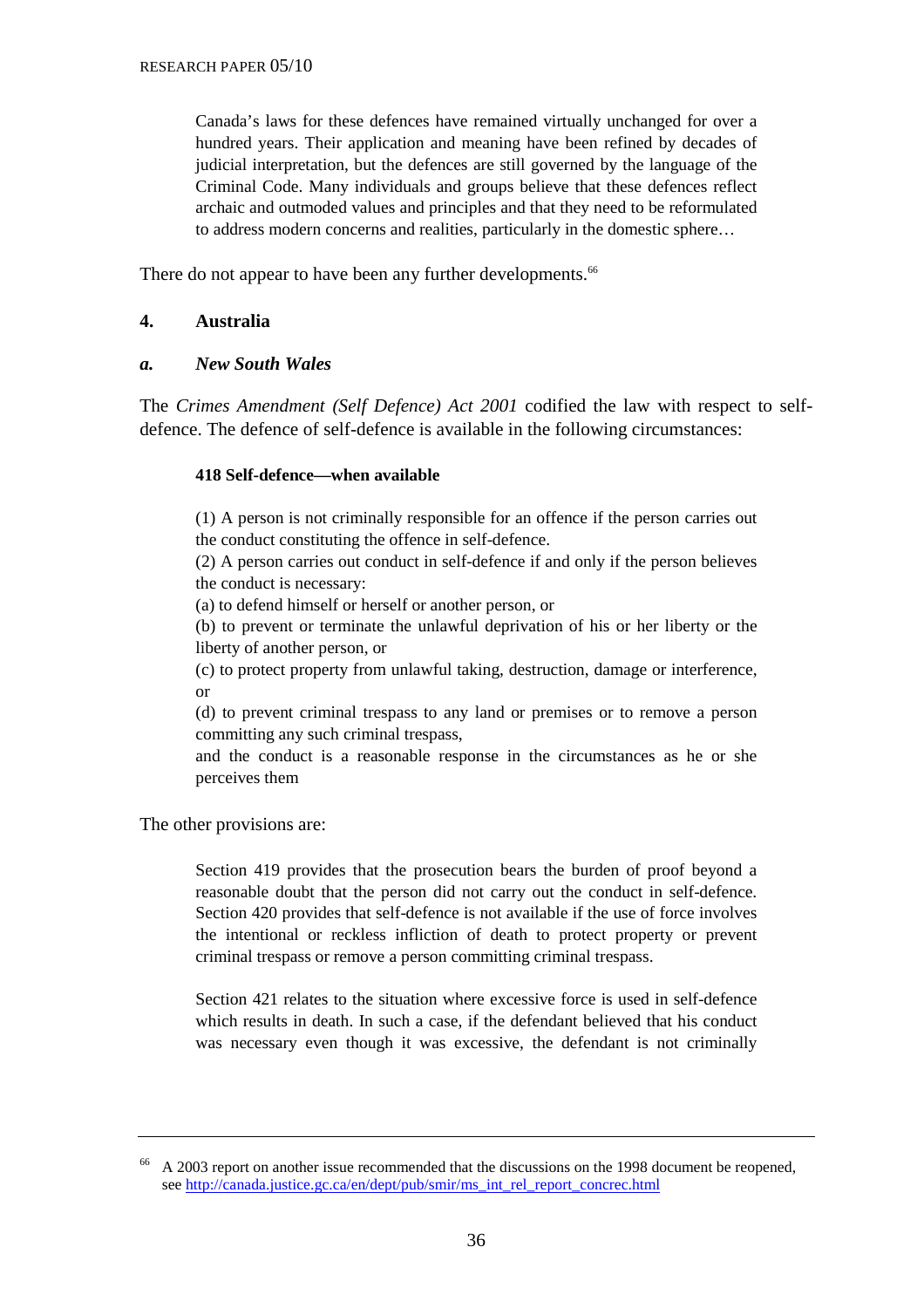responsible for murder but is guilty of manslaughter. Section 422 relates to the application of self-defence when it is a response to lawful conduct. $67$ 

#### *b. Victoria*

The Victorian Law Reform Commission published a *Final Report on Defences to Homicide* in November 2004, making 56 recommendations for change.

Recommendations include the re-introduction of a partial defence of excessive force in self-defence and abolition of the partial defence of provocation, as well as codification of the rules for self-defence, adopting the New South Wales formulation under which:

A person is not criminally responsible for the offence if the person believes the conduct is necessary:

- to defend himself or herself or another person; or
- to prevent or terminate the unlawful deprivation of his or her liberty or the liberty of another person; and

the conduct is a reasonable response in the circumstances as the person perceives them.

…

Self-defence should not be available if:

the person is responding to lawful conduct; and

 at the time of the response, he or she knew that the conduct was lawful. However, conduct is not lawful merely because the person carrying it out is not criminally responsible for it.<sup>68</sup>

#### **5. United States**

Joyce Lee Malcolm, Professor of History at Bentley College Massachusetts, describes the American approach as follows:

While American law on defence of the home differs somewhat from state to state. the millions of residents of the large, "liberal" states of California and New York, for example, can presume anyone who breaks into their homes means to do them harm and can act accordingly. A more explicit Oklahoma statute, passed in response to a spate of violent burglaries, allows householders to use force no matter how slight the perceived threat. Has this "vigilante" legislation resulted in "excess violence"? Just the opposite, the American burglary rate is less than half the English rate. And while 53% of English burglaries occur when someone is at home, only 13% do in America, where burglars admit to fearing armed

 $67$  Crimes Amendment (Self Defence) Act 2001, Paper by NSW Public Defender's Office [http://www.lawlink.nsw.gov.au/lawlink/pdo/ll\\_pdo.nsf/pages/PDO\\_crimesamendmentselfdefence](http://www.lawlink.nsw.gov.au/lawlink/pdo/ll_pdo.nsf/pages/PDO_crimesamendmentselfdefence) [Victorian Law Reform Commission, Defences to Homicide, Final Report, October 2004, p84 et s](http://www.lawlink.nsw.gov.au/lawlink/pdo/ll_pdo.nsf/pages/PDO_crimesamendmentselfdefence)eq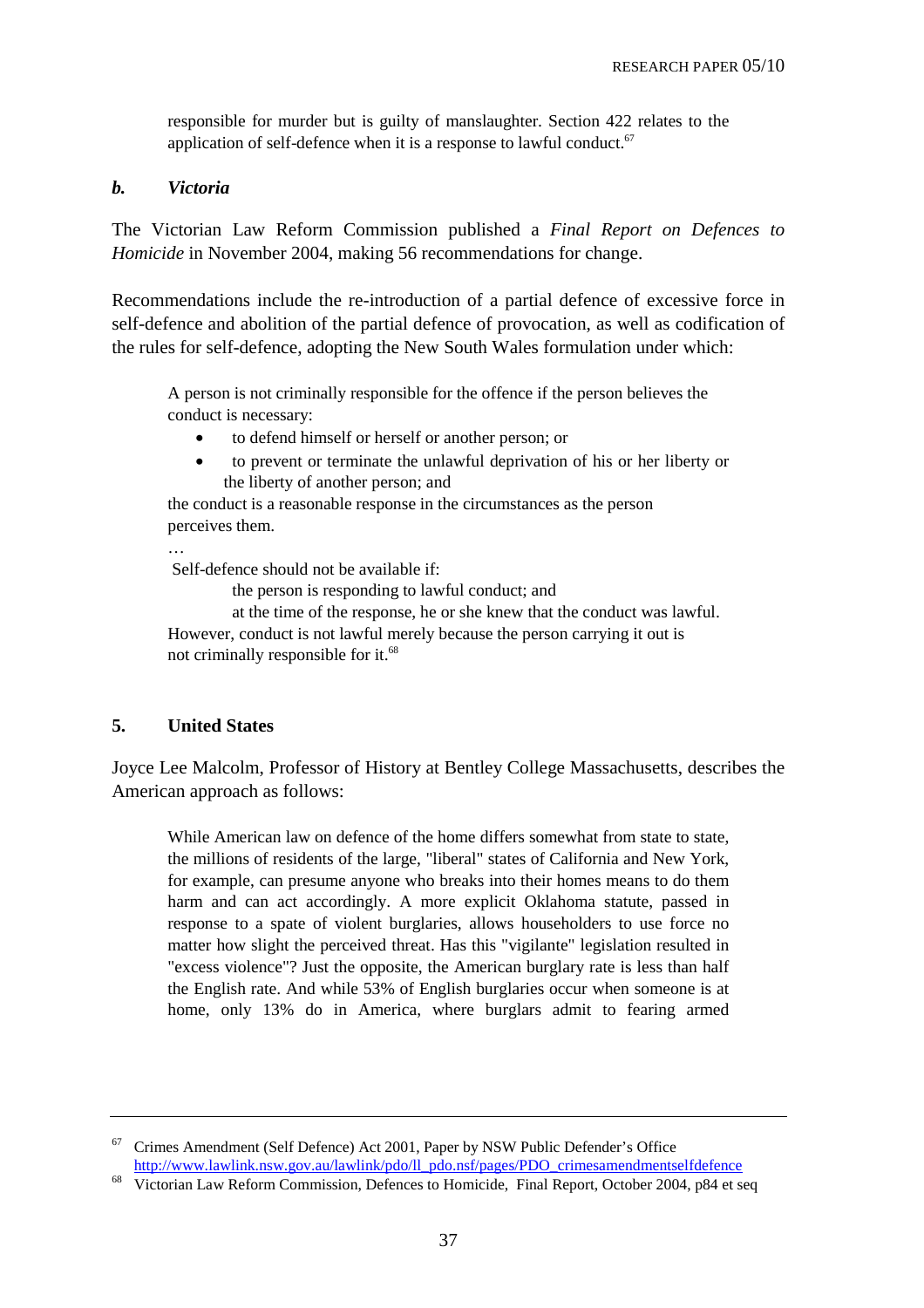homeowners more than the police. Violent crime in the US is at a thirty-year  $low.<sup>69</sup>$ 

The Oklahoma statute, often referred to as the "Make My Day" law, was introduced in 1987 in response to public opinion following a case in which a householder shot an intruder. It provides:

#### **Physical or deadly force against intruder**

A. The Legislature hereby recognizes that the citizens of the State of Oklahoma have a right to expect absolute safety within their own homes and places of business.

B. Any occupant of a dwelling is justified in using any degree of physical force, including but not limited to deadly force, against another person who has made an unlawful entry into that dwelling, and when the occupant has a reasonable belief that such other person might use any physical force, no matter how slight, against any occupant of the dwelling.

C. Any owner or employee of a place of business is justified in using any degree of physical force, including but not limited to deadly force, against another person who has made an entry into that place of business when the owner or employee has a reasonable belief that such other person might use any physical force, against the owner, employee, or any other person in that business.

D. Any occupant of a dwelling or place of business using physical force, including but not limited to deadly force, pursuant to the provisions of subsections B and C of this section, shall have an affirmative defense in any criminal prosecution for an offense arising from the reasonable use of such force and shall be immune from any civil liability for injuries or death resulting from the reasonable use of such force.

The *Sunday Telegraph* described the history and effect of the "Make My Day" law in an article in October 2004:70

The law was pushed through by Sen Charles Ford, a Republican, the opposition party in the state. "The purpose of the law is to protect the victim of crime who defends his home and his family against unlawful intrusion from any criminal prosecution or civil action," Sen Ford said last week.

"We considered it outrageous that someone who protects his home and family should suffer. Our law says you can use any force, including deadly force, to defend your home."

It has been an unqualified success. Since the Make My Day Law came into force, burglary has declined by almost half in Oklahoma. In 1987, there were 58,333 cases; in 2000, just 31,661.

 $69$  "Bashing Burglars: Why the English common law right of self-defence should be restored", 19

November 2004,<http://www.socialaffairsunit.org.uk/blog/archives/000219.php>70 "How the 'Make My Day' law cut epidemic of violent burglary", 31 October 2004, *Sunday Telegraph*